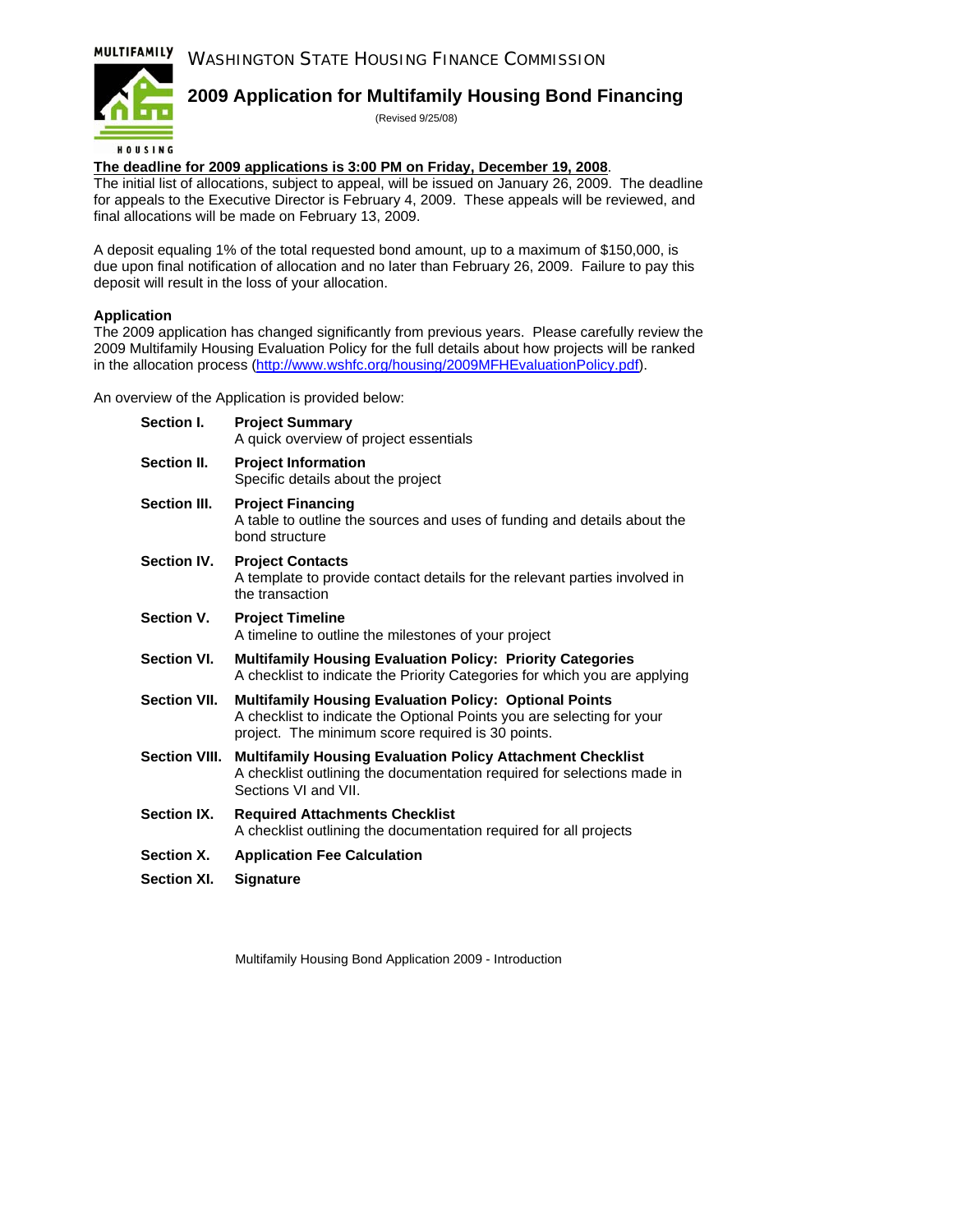#### **Instructions for Section V. Project Timeline**

Section V. addresses the timeline for the project. Please make this as realistic and complete as possible. An allocation will not be awarded unless this timeline is complete. If the project fails to meet the timeline as submitted, the Commission reserves the right to revoke the project's allocation and to retain all, or a portion, of the 1% allocation deposit.

Some tips to help fill in the timeline:

#### **Bonds**

- 1. The 1% Commission deposit must be paid by February 26, 2009. This will be approximately 13 days after your final notification.
- 2. Projects applying for Bond Cap, which are also working with USDA Rural Development (RD) for either financing and/or transfers, must provide a letter from RD indicating that a complete application for each of the properties has been submitted to RD. The application for Bond Cap will not be considered without RD confirmation.
- 3. The scoping meeting should take place approximately 3 months before you expect to close the transaction. Before a scoping meeting can be held, a lender and/or credit enhancer must be identified, and there must be a written financing commitment identifying the general structure of the transaction accepted by the borrower.
- 4. Public hearings are held at regularly scheduled, monthly Commission meetings. The 2009 schedule of meetings will be available in December. Until then, please assume the meetings are on the  $\tilde{4}^{th}$  Thursday of each month. The public hearing should be held after the scoping meeting and before the Finance Resolution.
- 5. Finance Resolutions must be considered and approved at a Commission meeting before you seek to close the financing transaction. Before the Finance Resolution can be passed, the following must be in place:
	- a. Public hearing has been held
	- b. A final, signed commitment letter from the lender is available
	- c. Bond and lender documents are in substantially final form
	- d. If applicable, the tax credit investor has given its final approval of the transaction, and the partnership agreement is in executable form
- 6. Bond Closing is the date you wish to have the funds dispersed.

#### **Tax Credits (if applicable)**

- 1. The tax credit application, which requires a current market study, must be submitted at least 60 days prior to the Finance Resolution.
- 2. If your project includes USDA Rural Development Financing, a fully executed RD issued Letter of Conditions indicating appraisals are complete must be submitted with your tax credit application. Please include the date this letter is expected in the timeline.
- 3. The Tax Credit Investor must be identified early enough so that a representative can attend the scoping meeting.
- 4. The bond allocation may be withdrawn if the project does not meet the requirements of the Tax Credit Program.

Multifamily Housing Bond Application 2009 - Introduction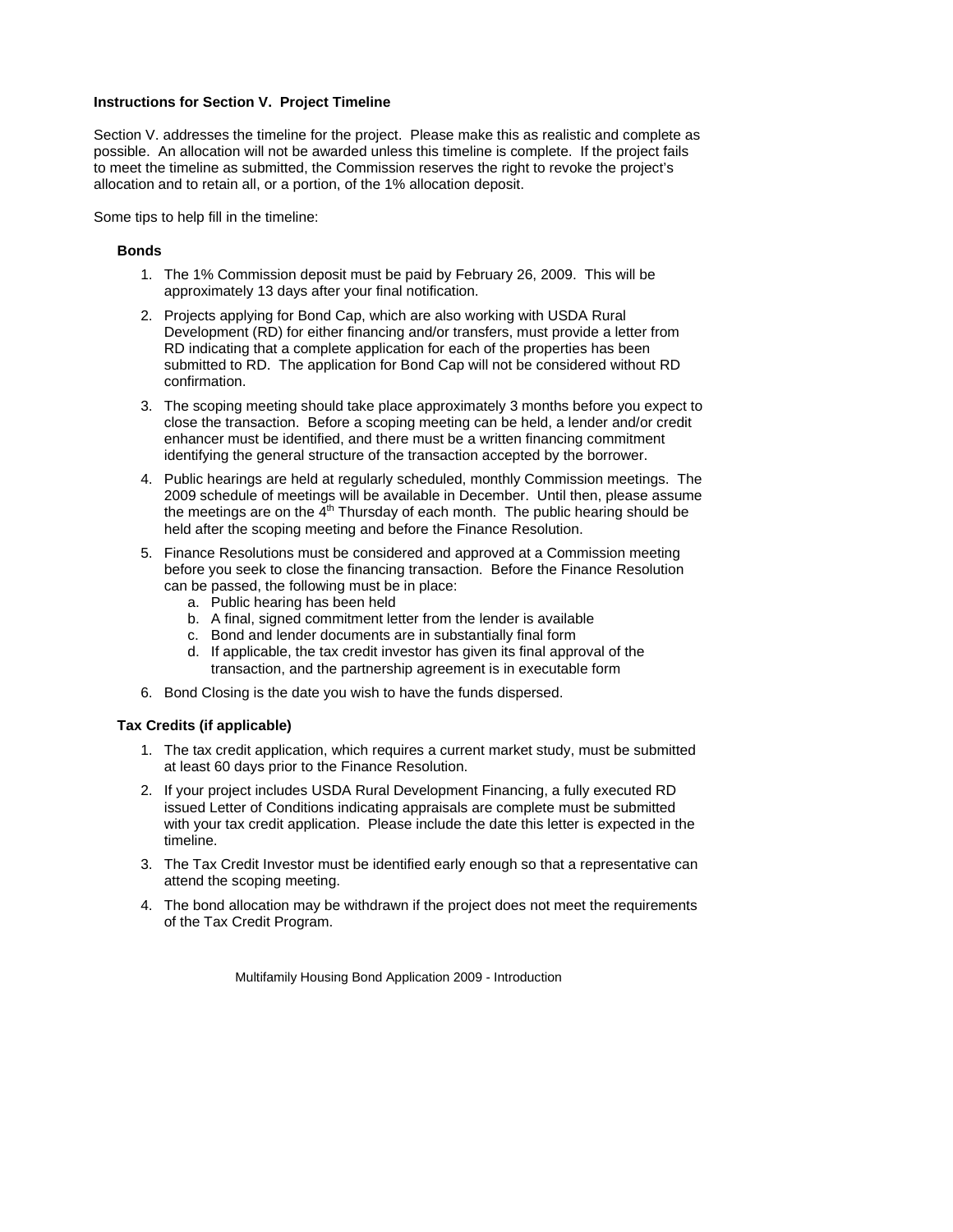#### **Instructions for Submitting your Application**

The application form should be filled out electronically by using the tab key to move through the document. Shift + Tab will move the cursor backwards. The space bar or a mouse click can be used to toggle the check boxes on and off.

The printed application and supporting documentation should have two holes punched in the top and should be separated into sections with labeled tabs according to the following:

- The first tab should include all sections of the application form.
- Each attachment from the Multifamily Housing Evaluation Policy Checklist should have its own tab.
- Each attachment on the Required Attachments Checklist should have its own tab.
- The check for the application fee should be attached to the front of the packet.

Please do not put the application in a three-ring or combed binder and do not staple sections of the applications together. Do not include plans, drawings, photos, complete environmental reports, or other bulky documents that have not been requested.

The printed and signed application should be submitted with all of the required documentation to:

Washington State Housing Finance Commission Capital Projects Division 1000 Second Avenue, Suite 2700 Seattle, WA 98104-1046

In addition, please send an electronic copy of the application form via email to [askusCP@wshfc.org.](mailto:askusCP@wshfc.org) Please do not include the supporting documentation.

Multifamily Housing Bond Application 2009 - Introduction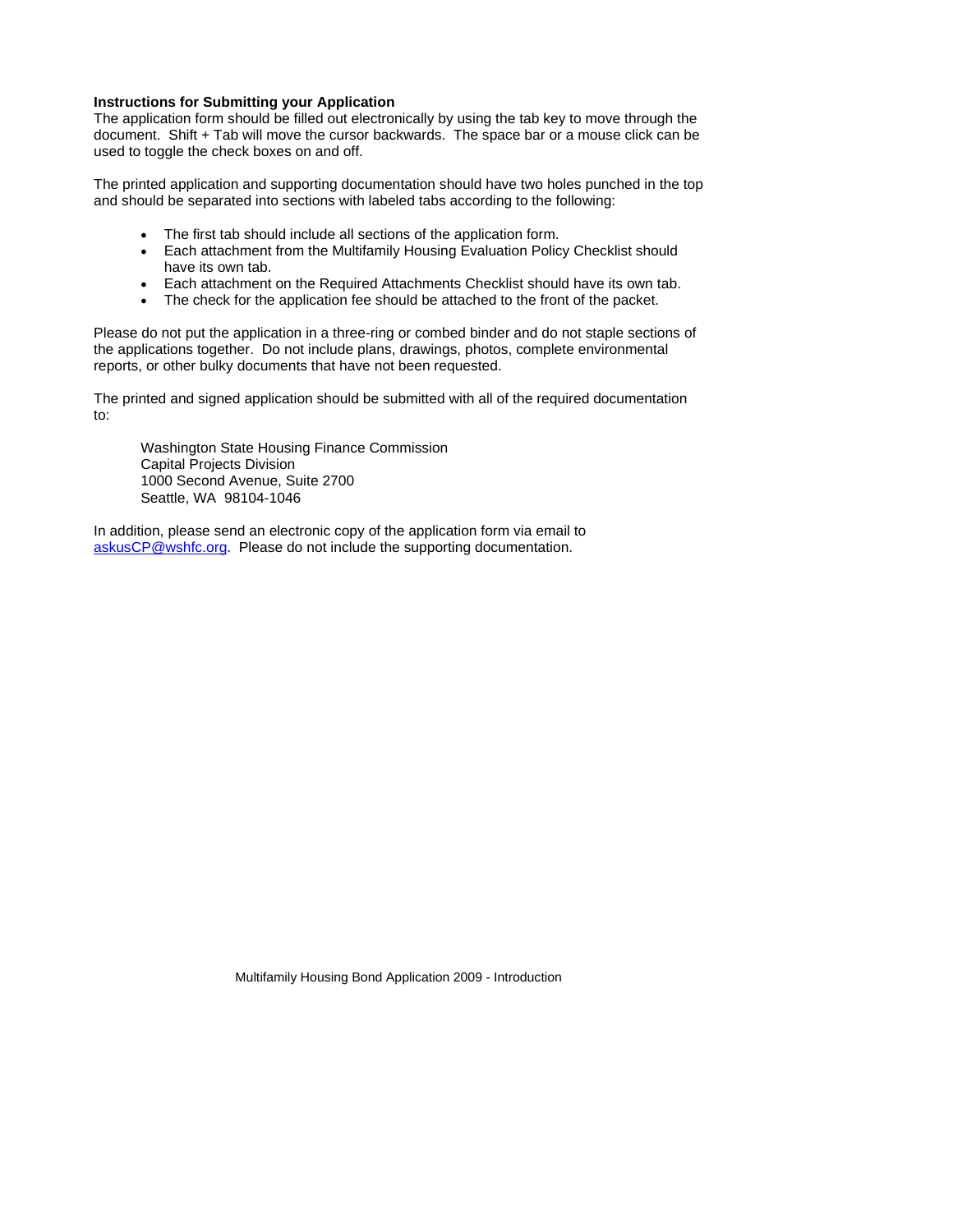

## **I. Project Summary**

| А. | <b>Project Name:</b><br><b>Street Address:</b> |                                                                                                                                                                                                                                                               |
|----|------------------------------------------------|---------------------------------------------------------------------------------------------------------------------------------------------------------------------------------------------------------------------------------------------------------------|
|    | City:                                          | <b>WA</b><br>State:<br>Zip:                                                                                                                                                                                                                                   |
|    | County:<br><b>Congressional District:</b>      | State Legislative District:                                                                                                                                                                                                                                   |
|    |                                                | If the site address is not available or if the project is on a street that has not yet been<br>constructed, please give a brief, non-legal description of the property location (e.g. the northwest<br>corner of the intersection of Main and Smith Streets). |
|    |                                                | Is there more than one building or street address for the site? $\Box$ Yes $\Box$ No                                                                                                                                                                          |
|    |                                                | If yes, please list all applicable street addresses:                                                                                                                                                                                                          |
| В. | <b>Main Project Contact:</b><br>Company:       |                                                                                                                                                                                                                                                               |
|    | <b>Street Address:</b><br>City:                | State: Zip:                                                                                                                                                                                                                                                   |
|    | Telephone:                                     | Fax:                                                                                                                                                                                                                                                          |
|    | Email:                                         |                                                                                                                                                                                                                                                               |
|    | Relationship to Project:                       | <u>a sa barang ang pagbabang nagpagpagpang nagpagpagpang nagpagpagpagpang nagpagpagpagpagpagpagpagpagpagpagpagpag</u>                                                                                                                                         |
| C. | <b>Total Number of Units:</b>                  |                                                                                                                                                                                                                                                               |
| D. | <b>Requested Bond Amount</b><br>Tax-Exempt: \$ | Taxable: \$                                                                                                                                                                                                                                                   |
| Е. | <b>Early Redemption</b>                        | Will any of these bonds be paid off upon being Placed in Service? $\Box$ Yes $\Box$ No                                                                                                                                                                        |
|    |                                                | If yes, the estimated bond amount to be redeemed \$                                                                                                                                                                                                           |
|    |                                                | and the anticipated date of paydown:                                                                                                                                                                                                                          |
| F. |                                                | Low Income Housing Tax Credits (LIHTC)<br>Will the project apply for 4% LIHTC? $\Box$ Yes $\Box$ No                                                                                                                                                           |

| Commission Use Only |                      |       |
|---------------------|----------------------|-------|
| OID#                | $\sim$<br>Signed by: | Date: |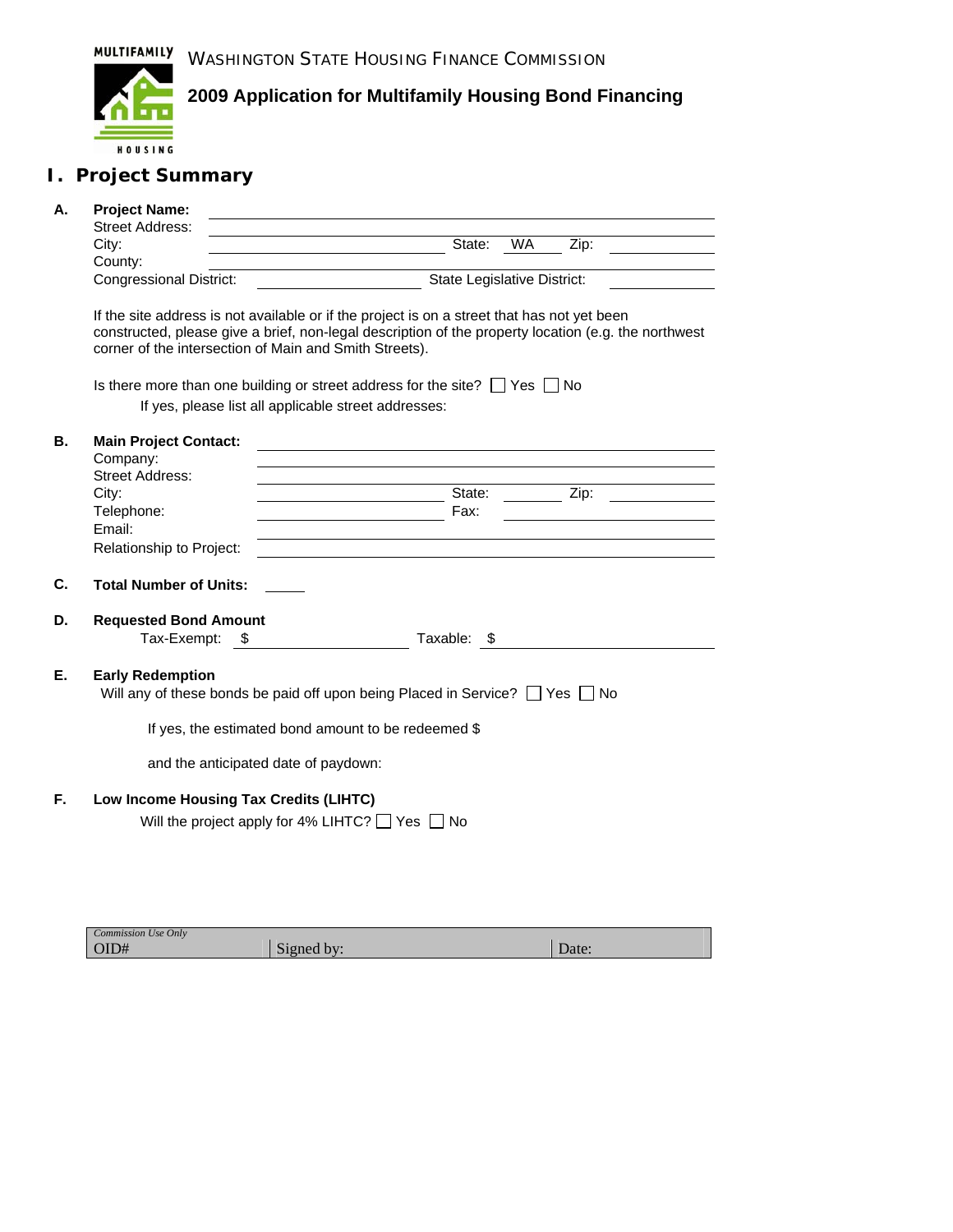#### **G. Priority Categories**

Which of the following Priority Categories, as defined in the 2009 Multifamily Housing Evaluation Policy, is your project applying for?

| □ Government Rental Subsidies □ Leveraging □ Targeted Areas □ None |  |  |  |
|--------------------------------------------------------------------|--|--|--|
|--------------------------------------------------------------------|--|--|--|

#### **H. Optional Points**

How many points have you selected from the Optional Points section of the 2009 Multifamily Housing Evaluation Policy?

### **II. Project Information**

**A. Project Type** (Check all that apply):

New Construction

Acquisition

 $\Box$  Rehabilitation

□ Addition Demolition, of what?

### **B. Project Narrative**

Please provide a written narrative of your project, including a description of the target audiences and any amenities that will be provided:

 $\Box$  Refinance

### **C. Legal Ownership Entity of Project:**

State of Registration: Has the ownership entity for the project been formed?  $\Box$  Yes  $\Box$  No

#### **D. Federal Set-Aside**

Please select a federally required set-aside option below. *If applying for Low Income Housing Tax Credits, you must select the 40% option.* 

□ 20% of the units at 50% of local area median income

 $\Box$  40% of the units at 60% of local area median income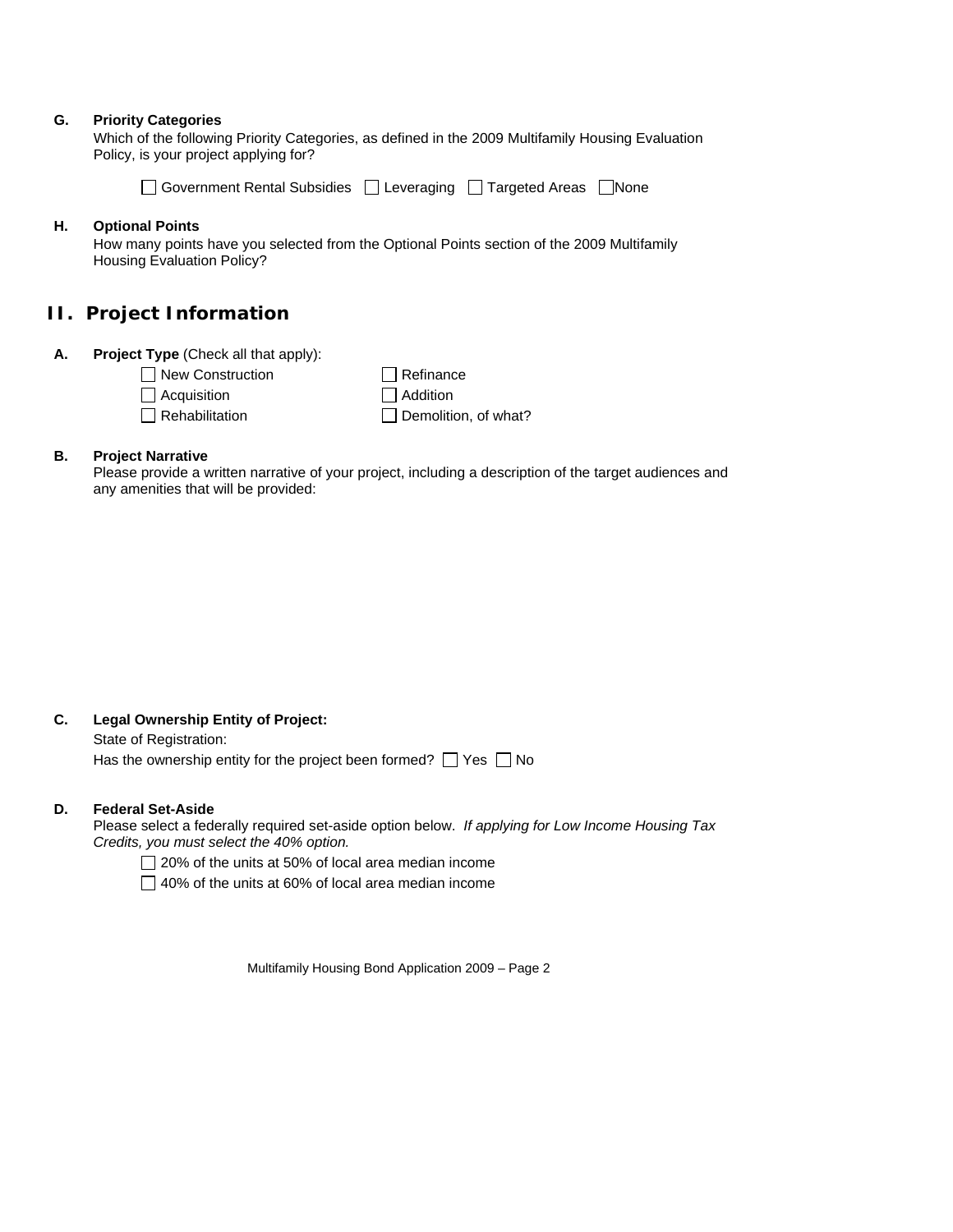### **E. Project Unit Mix and Proposed Rents**

|    | <b>Unit Type</b>            | <b>Number of Units</b>                                                                                                                                           | Proposed 50%<br><b>Rents</b> | Proposed 60%<br><b>Rents</b> | <b>Market Rate Rents</b> |
|----|-----------------------------|------------------------------------------------------------------------------------------------------------------------------------------------------------------|------------------------------|------------------------------|--------------------------|
|    | <b>Studio</b>               |                                                                                                                                                                  |                              |                              |                          |
|    | 1 Bedroom                   |                                                                                                                                                                  |                              |                              |                          |
|    | 2 Bedroom                   |                                                                                                                                                                  |                              |                              |                          |
|    | 3 Bedroom                   |                                                                                                                                                                  |                              |                              |                          |
|    | Other:                      |                                                                                                                                                                  |                              |                              |                          |
|    | <b>Total Units</b>          |                                                                                                                                                                  |                              |                              |                          |
| F. |                             | How many common area (manager) units will the project have?                                                                                                      |                              |                              |                          |
| G. |                             | Is the building currently occupied?                                                                                                                              |                              | Yes     No                   |                          |
| Н. |                             | Will the project exclusively serve the elderly?                                                                                                                  |                              | ∣Yes I                       | – I No                   |
| ı. |                             | Will services be provided to the residents?<br>What services will be provided in the monthly rent?                                                               |                              | $\vert$ Yes $\vert$ No       |                          |
|    |                             | What services will be provided on a fee basis?                                                                                                                   |                              |                              |                          |
| J. | <b>Type of Site Control</b> |                                                                                                                                                                  |                              |                              |                          |
|    | Deed                        |                                                                                                                                                                  |                              |                              |                          |
|    |                             | Purchase and Sale Agreement expiring on:                                                                                                                         |                              |                              |                          |
|    |                             | Please describe your extension options:<br>Other (Specify):                                                                                                      |                              |                              |                          |
| Κ. |                             | Is your project, as proposed, zoned for the intended use?                                                                                                        |                              | Yes     No                   |                          |
|    |                             |                                                                                                                                                                  |                              |                              |                          |
|    |                             | If not, please describe the zoning variance and the process for approval:                                                                                        |                              |                              |                          |
| L. |                             | Has your project obtained all applicable local land use<br>approvals that are subject to the discretion of a public body,<br>such as the city or county council? |                              | $\Box$ Yes $\Box$ No         |                          |
|    |                             | If not, please describe the approvals needed and the process to receive those approvals:                                                                         |                              |                              |                          |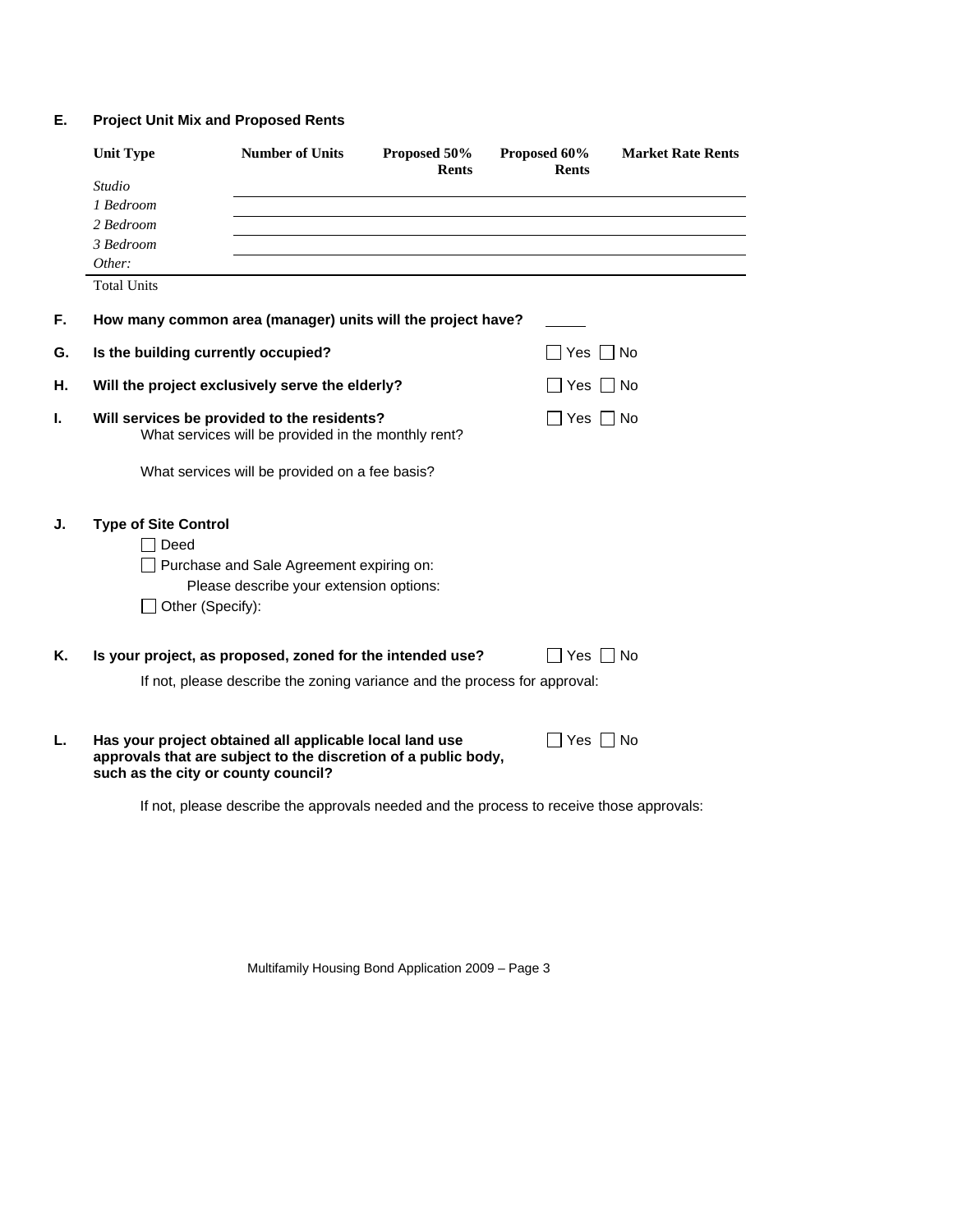#### **Will your project require permits from any city or county agency? M.**

 $\Box$  Yes  $\Box$  No

If yes, please describe the permitting process in the project's jurisdiction:

If no, please state the reason for exemption from permitting requirements:

#### **Will your project be exempt from SEPA requirements?**  $\Box$  Yes  $\Box$  No **N.**

If yes, please state the reason for exemption from permitting requirements:

Please provide the contact information for the relevant SEPA and Permitting agencies in the Project Contacts Section (IV).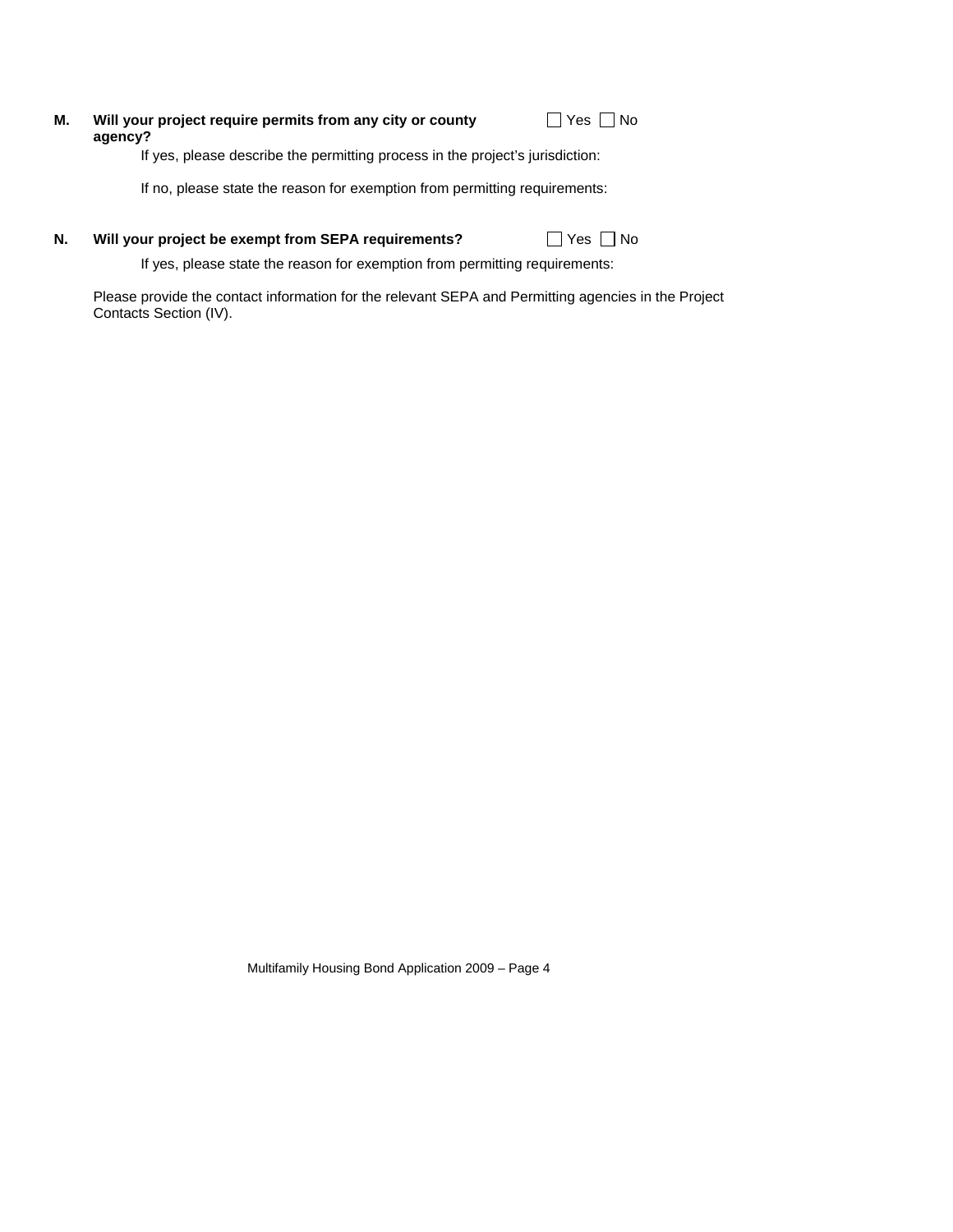### **III. Project Financing**

*Double-Click on the Table to Fill in Information, then click off the table to move back to the original application*

### **A. Sources and Uses**

| <b>Costs</b>                          | <b>Tax-Exempt</b><br><b>Bonds</b> | <b>Taxable</b><br><b>Bonds</b> | Owner<br><b>Equity</b> | Low Income<br><b>Housing Tax</b><br><b>Credits</b> | <b>Other</b><br><b>Financing</b><br>(specify)* | Other<br><b>Financing</b><br>(specify)* | <b>Total Bond</b><br>Pay Down | <b>Total Project</b><br>Cost |
|---------------------------------------|-----------------------------------|--------------------------------|------------------------|----------------------------------------------------|------------------------------------------------|-----------------------------------------|-------------------------------|------------------------------|
| Land Acquisition                      |                                   |                                |                        |                                                    |                                                |                                         |                               | \$0                          |
| <b>Building Acquisition</b>           |                                   |                                |                        |                                                    |                                                |                                         |                               | \$0                          |
| <b>New Construction</b>               |                                   |                                |                        |                                                    |                                                |                                         |                               | \$0                          |
| Rehabilitation                        |                                   |                                |                        |                                                    |                                                |                                         |                               | \$0                          |
| Project Design &<br>Development Costs |                                   |                                |                        |                                                    |                                                |                                         |                               | \$0                          |
| <b>Financing Costs</b>                |                                   |                                |                        |                                                    |                                                |                                         |                               | \$0                          |
| Bond Paydown                          |                                   |                                |                        |                                                    |                                                |                                         | \$0]                          |                              |
| Other (specify)                       |                                   |                                |                        |                                                    |                                                |                                         |                               | \$0                          |
| Other (specify)                       |                                   |                                |                        |                                                    |                                                |                                         |                               | \$0                          |
| <b>TOTAL</b>                          | \$0                               | \$0                            | \$0                    | \$0                                                | \$0                                            | \$0                                     |                               | \$0                          |

 **\*For other funding sources, please list the name of the funding source, the status of the application, and the date final approval is expected:** 

**The milestones for these sources must also be added to the timeline in Section V.**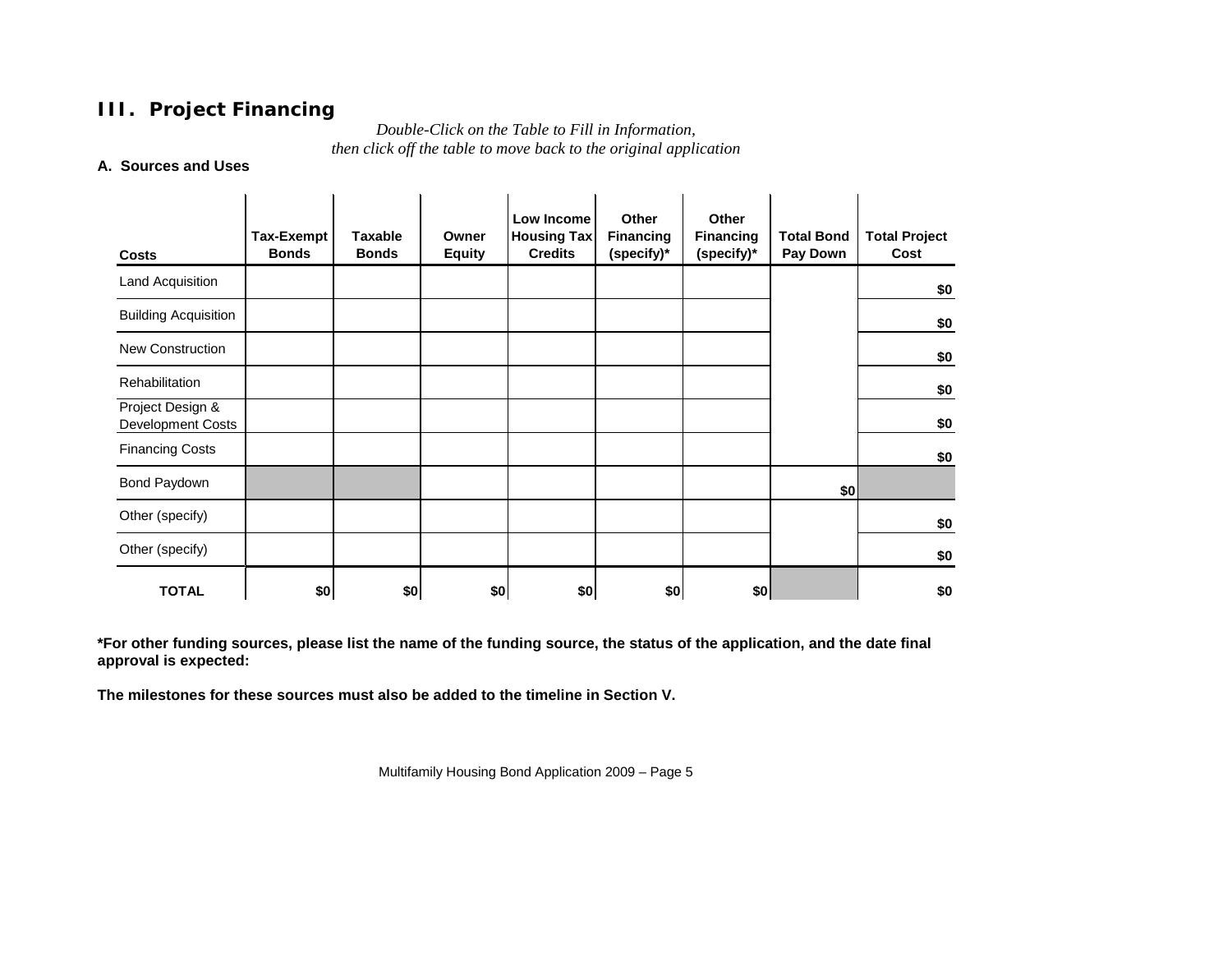### **B.** Bond Structure (Check all that apply)

**C.** 

| <b>Private Placement</b><br>Public Sale (Rated A Category or Better)<br><b>Fixed Rate</b><br>Variable Rate<br>Not Yet Determined |                                                                                          |                                                                                                |  |  |  |
|----------------------------------------------------------------------------------------------------------------------------------|------------------------------------------------------------------------------------------|------------------------------------------------------------------------------------------------|--|--|--|
| If public sale, what type of credit enhancement will be used?                                                                    |                                                                                          |                                                                                                |  |  |  |
| <b>Bank Letter of Credit</b><br>FHA Insurance                                                                                    | Fannie Mae<br>Bond Insurance                                                             | Freddie Mac<br>Other (Specify):                                                                |  |  |  |
|                                                                                                                                  |                                                                                          | Does this project currently receive project-based rental assistance or debt service subsidies? |  |  |  |
| Yes $\Box$ No                                                                                                                    |                                                                                          |                                                                                                |  |  |  |
| If yes, under which program?                                                                                                     |                                                                                          |                                                                                                |  |  |  |
| $ Yes $ $  No$                                                                                                                   | Will the new ownership entity be retaining or renewing the rental assistance or subsidy? |                                                                                                |  |  |  |
|                                                                                                                                  | How many units have rental assistance?                                                   |                                                                                                |  |  |  |
| When does the current contract expire?                                                                                           |                                                                                          |                                                                                                |  |  |  |
|                                                                                                                                  | Please add the milestones for transferring this subsidy into the timeline in Section V.  |                                                                                                |  |  |  |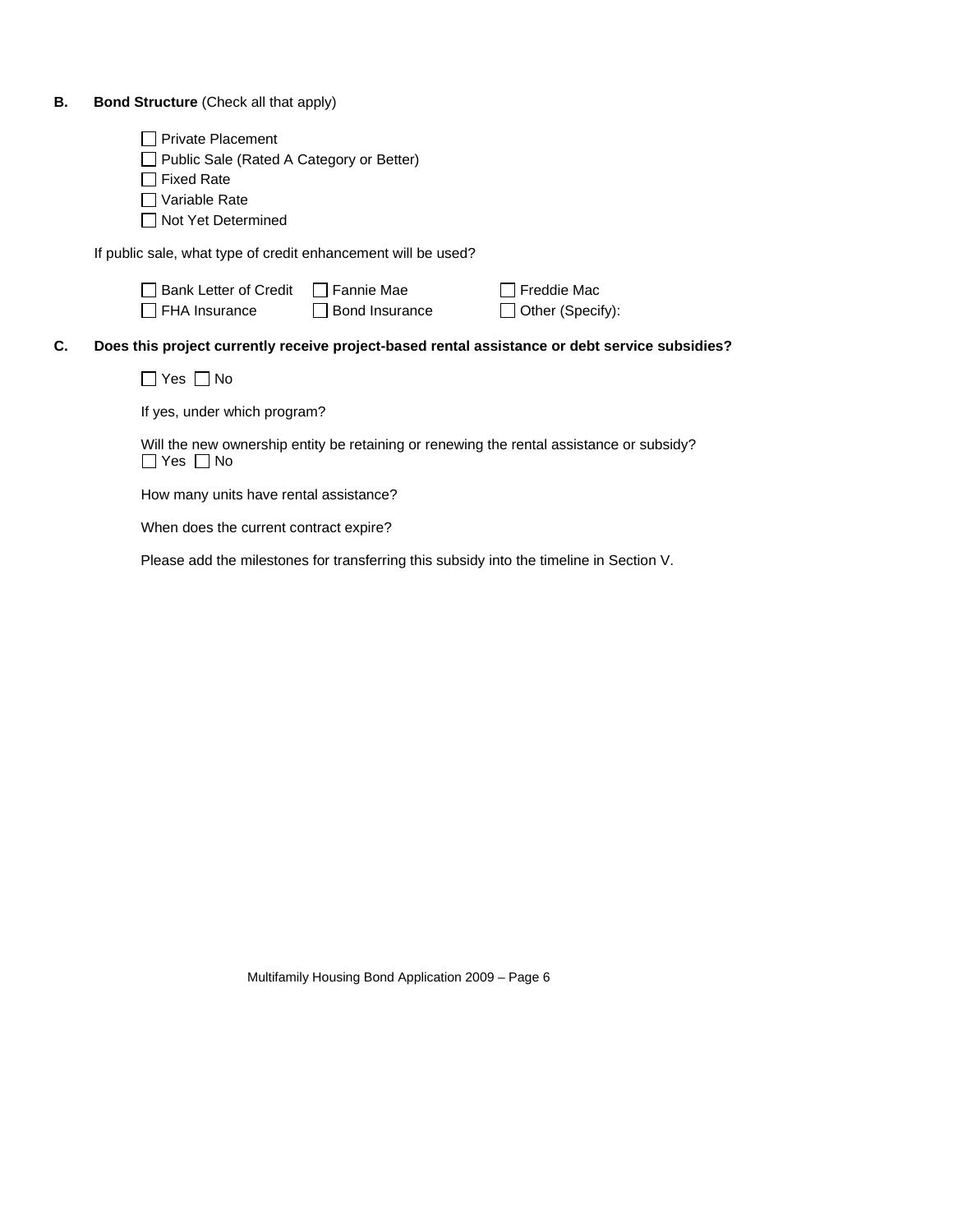# **IV. Project Contacts**

| А.        | <b>Borrower / Developer:</b><br>Company:<br><b>Street Address:</b> |        |      |
|-----------|--------------------------------------------------------------------|--------|------|
|           | City:                                                              | State: | Zip: |
|           | Telephone:                                                         | Fax:   |      |
|           | Email:                                                             |        |      |
| <b>B.</b> | Borrower's                                                         |        |      |
|           | <b>Consultant:</b>                                                 |        |      |
|           | Company:                                                           |        |      |
|           | <b>Street Address:</b>                                             |        |      |
|           | City:                                                              | State: | Zip: |
|           | Telephone:                                                         | Fax:   |      |
|           | Email:                                                             |        |      |
| C.        | <b>Borrower's Attorney:</b>                                        |        |      |
|           | Company:                                                           |        |      |
|           | <b>Street Address:</b>                                             |        |      |
|           | City:                                                              | State: | Zip: |
|           | Telephone:                                                         | Fax:   |      |
|           | Email:                                                             |        |      |
| D.        | <b>Nonprofit Partner:</b>                                          |        |      |
|           | Company:                                                           |        |      |
|           | <b>Street Address:</b>                                             |        |      |
|           | City:                                                              | State: | Zip: |
|           | Telephone:                                                         | Fax:   |      |
|           | Email:                                                             |        |      |
| Ε.        | <b>Underwriter:</b>                                                |        |      |
|           | Company:                                                           |        |      |
|           | <b>Street Address:</b>                                             |        |      |
|           | City:                                                              | State: | Zip: |
|           | Telephone:                                                         | Fax:   |      |
|           | Email:                                                             |        |      |
| F.        | <b>Construction Lender:</b>                                        |        |      |
|           | Company:                                                           |        |      |
|           | <b>Street Address:</b>                                             |        |      |
|           | City:                                                              | State: | Zip: |
|           | Telephone:                                                         | Fax:   |      |
|           |                                                                    |        |      |
|           | Email:                                                             |        |      |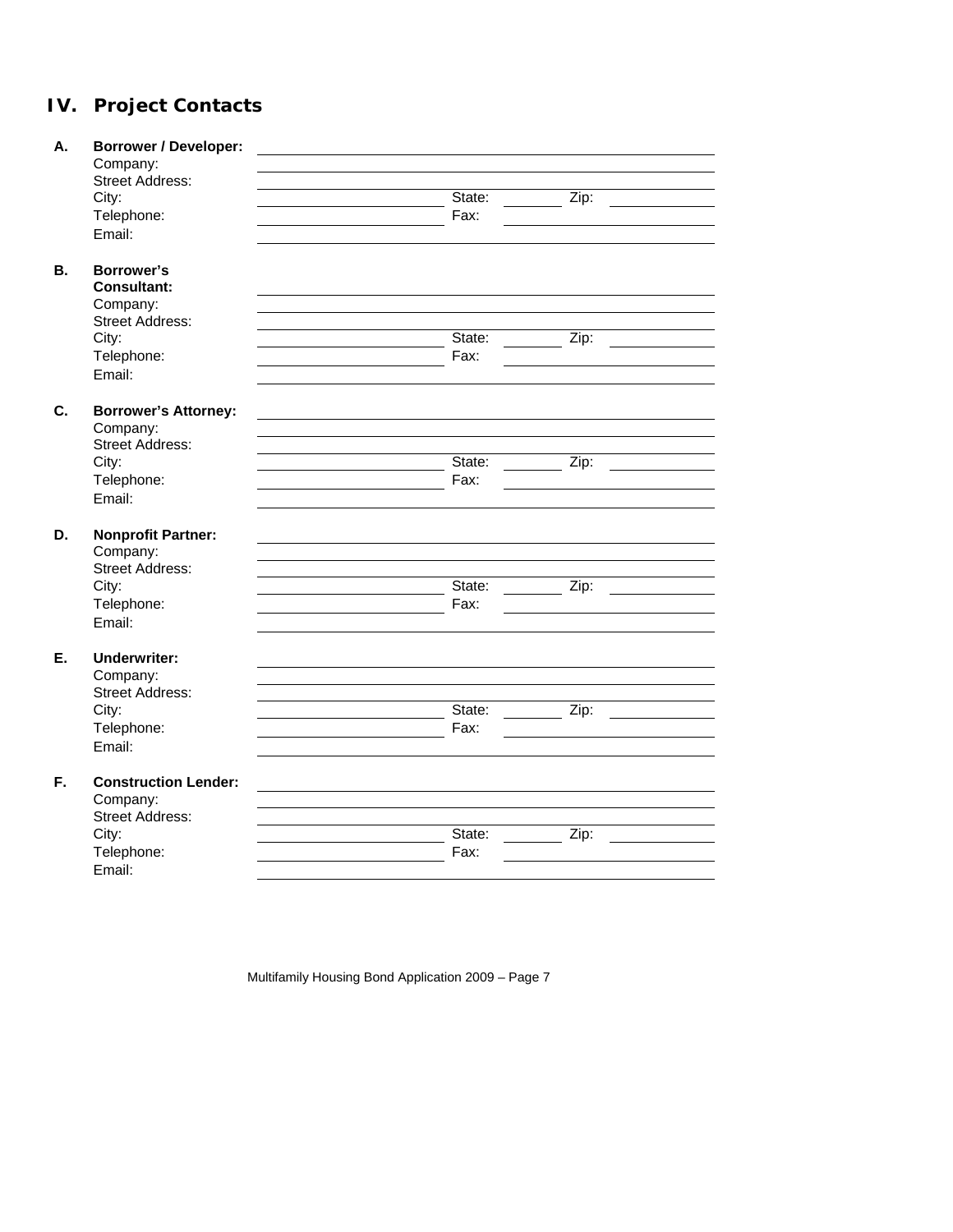| G. | <b>Permanent Lender:</b>    |        |                    |  |
|----|-----------------------------|--------|--------------------|--|
|    | Company:                    |        |                    |  |
|    | <b>Street Address:</b>      |        |                    |  |
|    | City:                       | State: | Zip:               |  |
|    | Telephone:                  | Fax:   |                    |  |
|    | Email:                      |        |                    |  |
|    |                             |        |                    |  |
| Н. | <b>Tax Credit Investor:</b> |        |                    |  |
|    | Company:                    |        |                    |  |
|    | <b>Street Address:</b>      |        |                    |  |
|    | City:                       | State: | Zip:               |  |
|    | Telephone:                  | Fax:   |                    |  |
|    | Email:                      |        |                    |  |
|    |                             |        |                    |  |
| I. | <b>Property Management</b>  |        |                    |  |
|    | <b>Agency Contact:</b>      |        |                    |  |
|    | Agency:                     |        |                    |  |
|    | <b>Street Address:</b>      |        |                    |  |
|    | City:                       | State: | Zip:               |  |
|    | Telephone:                  | Fax:   |                    |  |
|    | Email:                      |        |                    |  |
|    |                             |        |                    |  |
| J. | <b>Permitting Agency</b>    |        |                    |  |
|    | <b>Contact:</b>             |        |                    |  |
|    | Agency:                     |        |                    |  |
|    | <b>Street Address:</b>      |        |                    |  |
|    | City:                       | State: | Zip:               |  |
|    | Telephone:                  | Fax:   |                    |  |
|    | Email:                      |        |                    |  |
|    |                             |        |                    |  |
| Κ. | <b>SEPA Agency</b>          |        |                    |  |
|    | <b>Contact:</b>             |        |                    |  |
|    | Agency:                     |        |                    |  |
|    | <b>Street Address:</b>      |        |                    |  |
|    | City:                       | State: | Zip:               |  |
|    | Telephone:                  | Fax:   |                    |  |
|    | Email:                      |        |                    |  |
|    |                             |        |                    |  |
| L. | <b>Architect:</b>           |        |                    |  |
|    | Company:                    |        |                    |  |
|    | <b>Street Address:</b>      |        |                    |  |
|    | City:                       | State: | $\overline{Zip: }$ |  |
|    |                             |        |                    |  |

Multifamily Housing Bond Application 2009 – Page 8

Telephone: The Contract of Telephone:

Email: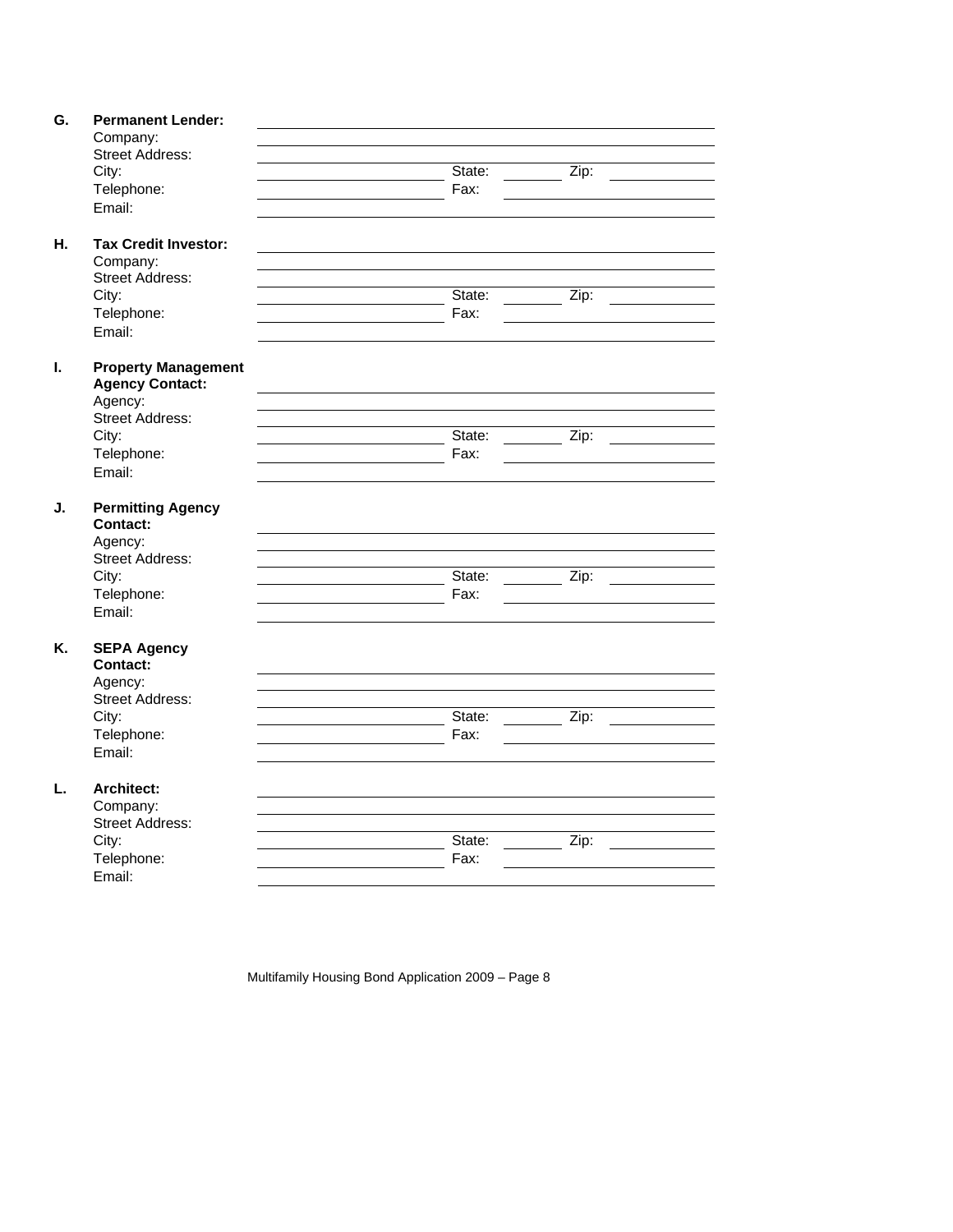### **M. Other:**

**N. Other:** 

| UUU.                   |        |      |  |
|------------------------|--------|------|--|
| Company:               |        |      |  |
| Street Address:        |        |      |  |
| City:                  | State: | Zip: |  |
| Telephone:             | Fax:   |      |  |
| Email:                 |        |      |  |
| Other:                 |        |      |  |
| Company:               |        |      |  |
| <b>Street Address:</b> |        |      |  |
| City:                  | State: | Zip: |  |
| Telephone:             | Fax:   |      |  |
| Email:                 |        |      |  |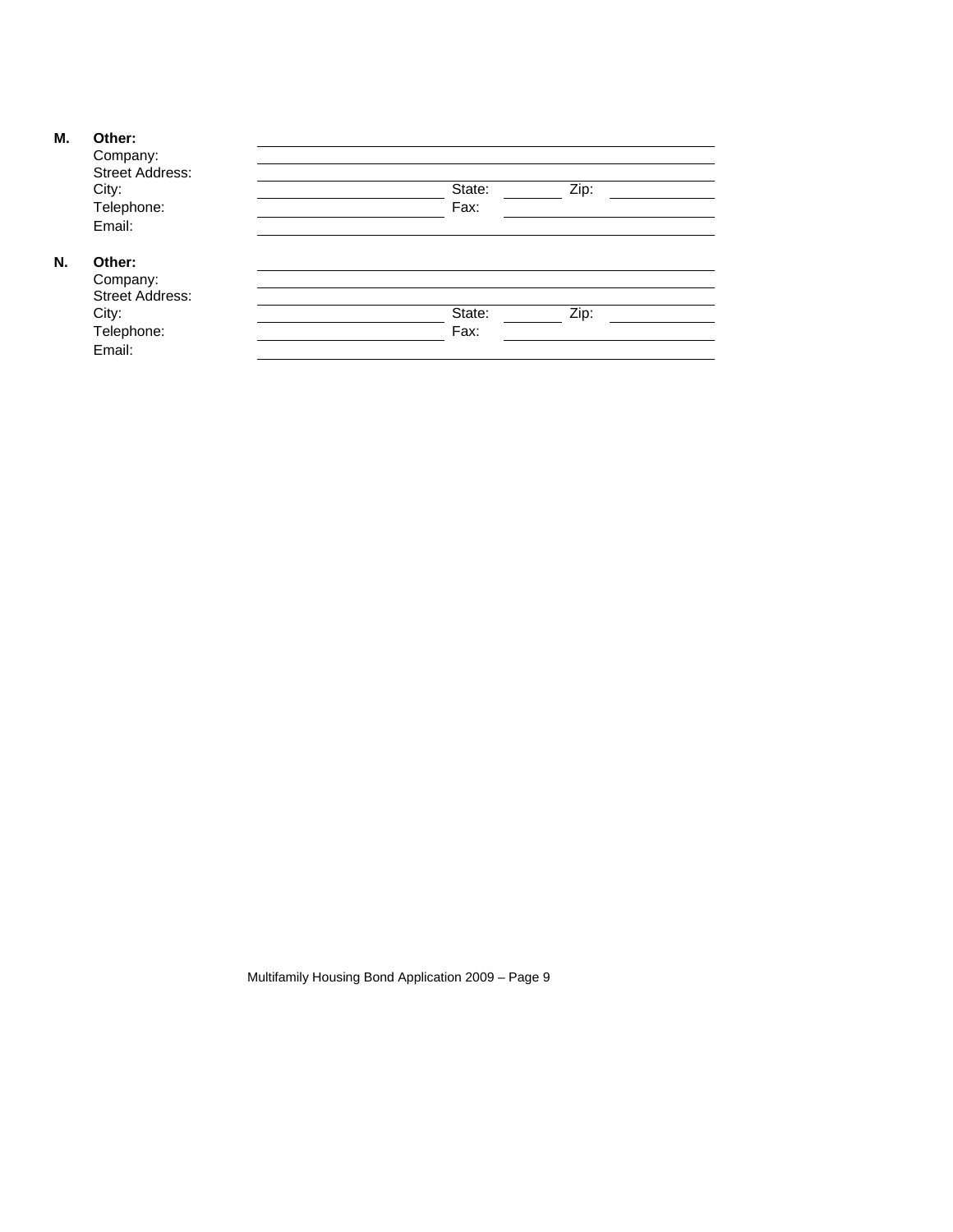## **V. Project Timeline**

| Event                             | <b>Date</b> | <b>Notes</b> |
|-----------------------------------|-------------|--------------|
| <b>Real Estate / Site Control</b> |             |              |
| <b>Site Control Obtained</b>      |             |              |
| <b>Site Control Expiration</b>    |             |              |
| <b>Property Manager Selected</b>  |             |              |
| <b>Construction</b>               |             |              |
| <b>Contractor Selected</b>        |             |              |
| <b>Contractor Bids Expected</b>   |             |              |
| Permit Application                |             |              |
| Final Permit Approval             |             |              |
| <b>SEPA Application</b>           |             |              |
| Final SEPA Approval               |             |              |
| <b>Construction Begins</b>        |             |              |
| <b>Construction Complete</b>      |             |              |
| <b>Financing</b>                  |             |              |
| <b>Bonds</b>                      |             |              |
| <b>Bond Application Submitted</b> |             |              |
| Payment of 1% WSHFC Deposit       |             |              |
| <b>Scoping Meeting</b>            |             |              |
| <b>Commission Hearing</b>         |             |              |
| <b>Finance Resolution</b>         |             |              |
| <b>Bond Closing</b>               |             |              |
| <b>Tax Credits</b>                |             |              |
| <b>Market Study Ordered</b>       |             |              |
| <b>Application Submitted</b>      |             |              |
| Investor Identified               |             |              |
| <b>Construction Loan</b>          |             |              |
| <b>Executed Term Sheet</b>        |             |              |
| <b>Appraisal Ordered</b>          |             |              |
| <b>Appraisal Review Complete</b>  |             |              |
| <b>Final Approval</b>             |             |              |
| <b>Permanent Loan</b>             |             |              |
| <b>Executed Term Sheet</b>        |             |              |
| <b>Appraisal Ordered</b>          |             |              |
| <b>Appraisal Review Complete</b>  |             |              |
| <b>Final Approval</b>             |             |              |
| <b>Other Sources of Funds</b>     |             |              |
| <b>Application Date</b>           |             |              |
| <b>Award Date</b>                 |             |              |
| <b>Contract Completion Date</b>   |             |              |
| <b>Paydown of Bond</b>            |             |              |
| Other:                            |             |              |

\*\*If the project will involve the transfer of rental assistance or debt service subsidies to a new ownership entity, please add the milestones of the transfer process to the timeline.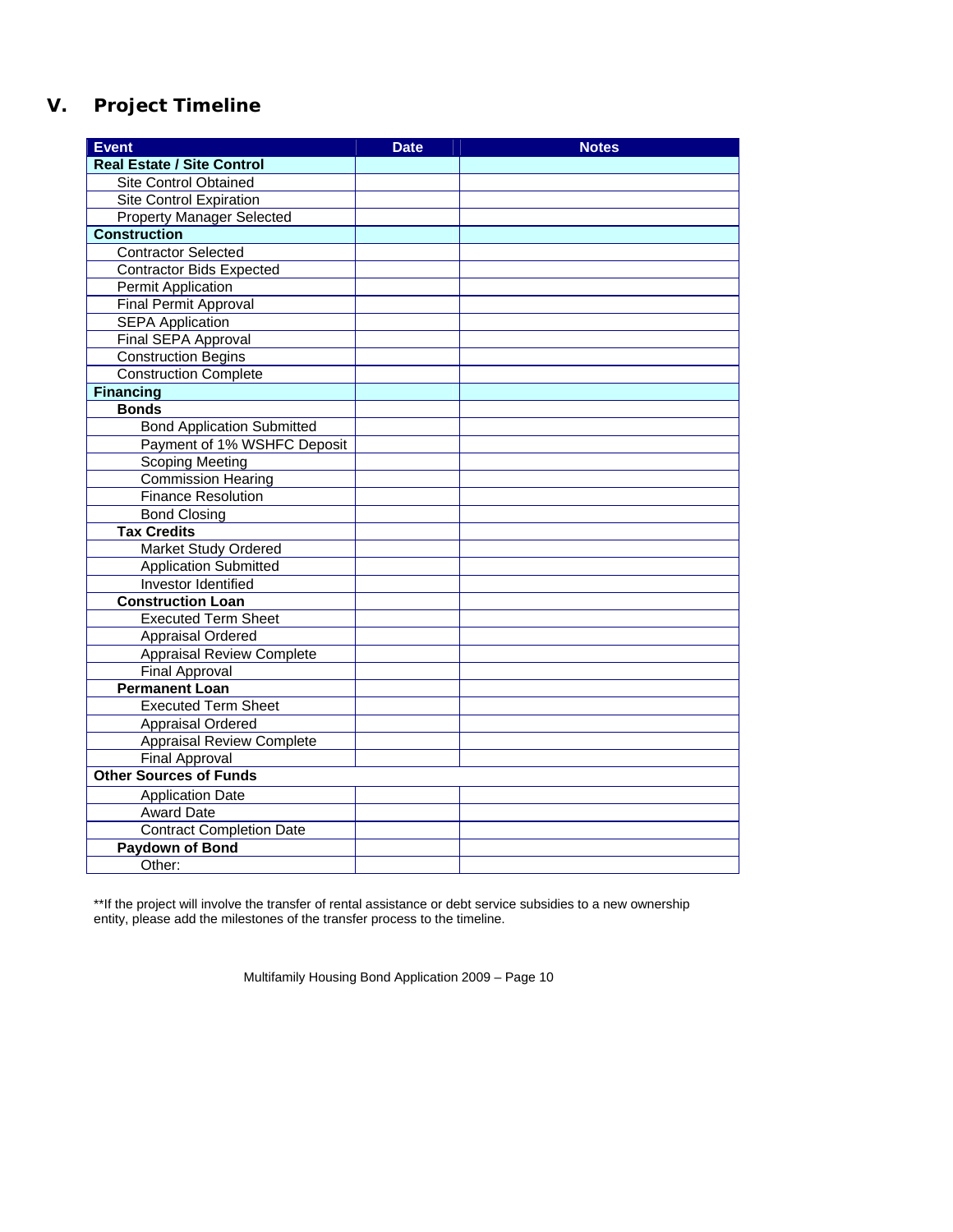### **VI. Multifamily Housing Evaluation Policy: Priority Categories**

Projects will be ranked first by the Priority Categories for which the project qualifies and second by the number of Optional Points the project has selected. Each project must select a minimum of 30 Optional Points. Recommendations for allocations of Bond Cap will be made to the Director of the Capital Projects Division based on the rank order of the projects. Please see the 2009 Multifamily Housing Evaluation Policy for a full description of the following Priority Categories (<http://www.wshfc.org/housing/2009MFHEvaluationPolicy.pdf>). Required documentation for each category and point option is listed in Section VIII below.

Portfolio projects: A portfolio project will qualify for a Priority Category if the majority of the units within the portfolio are eligible for that Priority Category.

| Α. | Government Rental Subsidies on at least 50% of units:<br>Type of Rental Assistance: _                                                                                                                                                                                                                                                                                                                                                                                                                                                                                                                                                    |  |
|----|------------------------------------------------------------------------------------------------------------------------------------------------------------------------------------------------------------------------------------------------------------------------------------------------------------------------------------------------------------------------------------------------------------------------------------------------------------------------------------------------------------------------------------------------------------------------------------------------------------------------------------------|--|
|    | Total number of units to be financed divided by the number of units<br>receiving rental assistance $\frac{\ }{\ }$ = $\frac{\ }{\ }$<br>$\frac{0}{0}$                                                                                                                                                                                                                                                                                                                                                                                                                                                                                    |  |
| В. | Leveraging (Select one of the following):<br>Government grants, government guaranteed loans or loan assistance<br>Contribution of land by government entity<br>Philanthropic assistance equal to at least 5% of project costs<br><b>Tax Credits</b>                                                                                                                                                                                                                                                                                                                                                                                      |  |
|    | □ Low Income Housing Tax Credits<br>□ New Market Tax Credits<br>□ Historic Tax Credits                                                                                                                                                                                                                                                                                                                                                                                                                                                                                                                                                   |  |
| C. | Targeted Area (Select one of the following):<br>Replacement of low-income housing lost to redevelopment<br>Vacancy rate of less than 5% in subsidized housing units in project's market<br>area<br>Difficult Development Area (DDA) or Qualified Census Tract (QCT)<br>RCW 84.14 - New and Rehabilitated Unit Dwelling in Urban Centers<br><b>Planned Action Area</b><br>Area targeted for housing by jurisdiction's Comprehensive Plan and in City<br>Council policies<br>Area in a master plan or sub-area plan in which the jurisdiction is a participant<br>A Main Street Approach ™ area<br>Part of a Community Revitalization Plan |  |
| D. | Project does not qualify for any of the above Priority Categories.                                                                                                                                                                                                                                                                                                                                                                                                                                                                                                                                                                       |  |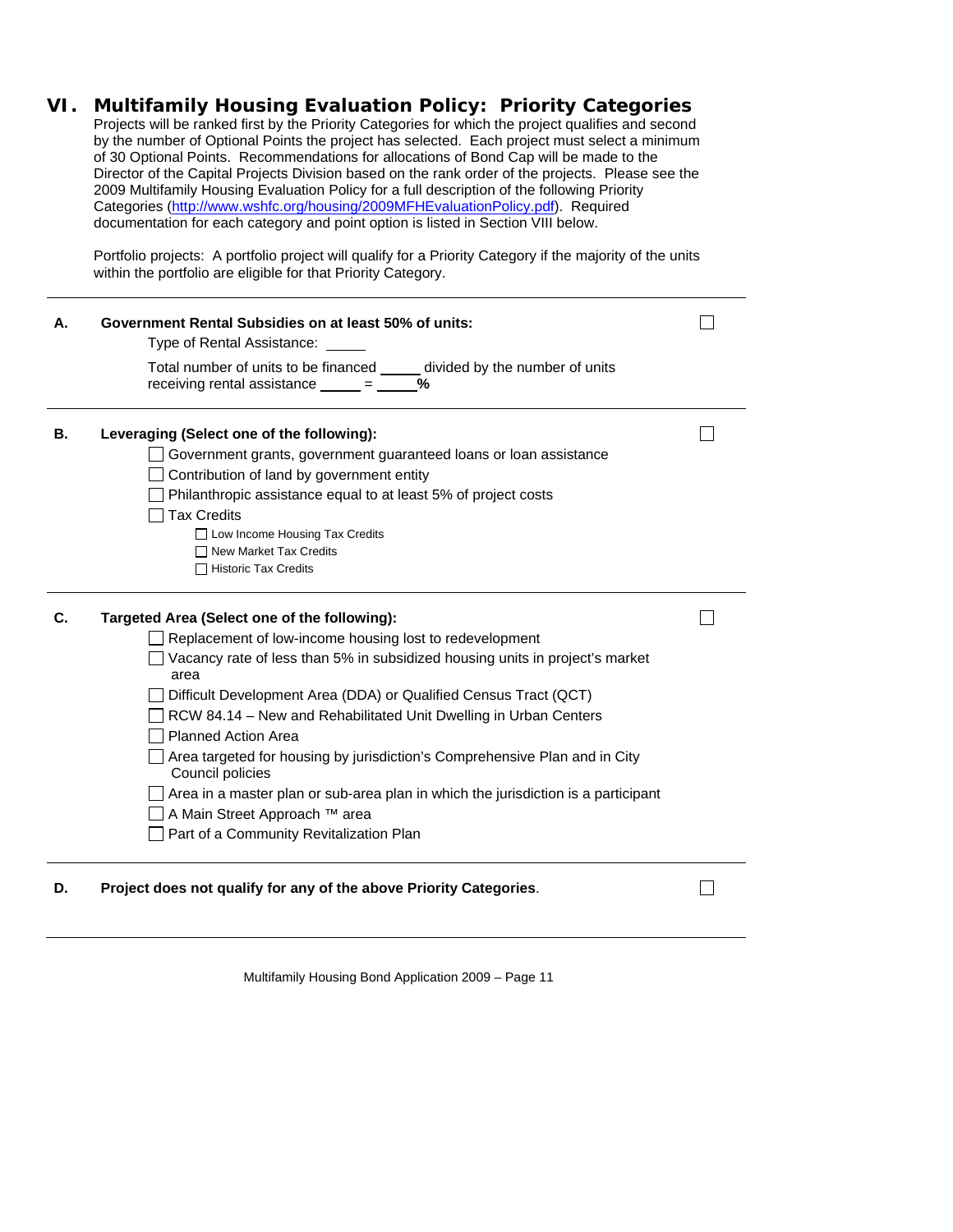#### **E. Sustainable Building Criteria**

For projects using LIHTC and/or Housing Trust Fund funding:

|  |  | □ Option A: Evergreen Sustainable Development Standard Criteria |  |
|--|--|-----------------------------------------------------------------|--|
|  |  |                                                                 |  |

All other borrowers must choose the above or one of the following:

- Option B: BuiltGreen Checklist
- Option C: LEED Certification
- □ Option D: Select 8 Commission Criteria below
	- Recycled Construction Materials
		- □ Low VOC paints, primers, and sealants
		- Rehab projects: Install insulation with specified recycled content
		- □ Urea-formaldehyde free underlayment, cabinets, and storage units
		- Air infiltration barrier or Airtight Drywall Approach
		- $\Box$  Pervious materials on at least 1/3 of driveways, walkways, and patios
		- □ Energy Star ® lighting fixtures, lighting systems, HVAC equipment, and appliances
		- $\Box$  Concrete mix with minimum of 25% fly ash or other recycled aggregate materials
		- $\Box$  Low flow fixtures with required specifications
		- $\Box$  On-demand water heaters with an energy factor of greater than 0.80
		- $\Box$  Energy efficient windows with a U-factor of 0.35 or less
		- $\Box$  Polyethylene piping for plumbing
		- Energy Star Reflective roofing
		- Energy Star or high-efficiency commercial grade fixtures in all common areas/outdoors
		- $\Box$  Capture first  $\frac{1}{2}$  inch of rainfall, label storm drains to indicate where drain/inlet leads
		- □ Landscape Plan showing the selection of native plants.

### **VII. Multifamily Housing Evaluation Policy: Optional Points**

Please see the 2009 Multifamily Housing Evaluation Policy for a description of the following point options [\(http://www.wshfc.org/housing/2009mfhevaluationpolicy.pdf](http://www.wshfc.org/housing/2009mfhevaluationpolicy.pdf)). The minimum score required is 30 points.

### **QUALIFIED NONPROFIT PARTICIPATION**

A. For Qualified Nonprofits who sponsor and have material participation in a project. (4 points)

Or

B. For Qualified Nonprofits who sponsor and have material participation in a project and will be providing services to the community.  $1$  (8 points)

| <br>I |  |
|-------|--|
|       |  |

| C. For Qualified Nonprofits who will have 100% ownership interest in the project. (15 points) | $\leftarrow  \leftarrow$ <b>Formatted:</b> Numbered + Level: 1 +<br>Numbering Style: A, B, C, $\dots$ + Start |
|-----------------------------------------------------------------------------------------------|---------------------------------------------------------------------------------------------------------------|
| An explanation of services to be provided must accompany the application.                     | at: $1 +$ Alignment: Left + Aligned at:<br>18 pt + Tab after: $36$ pt + Indent at:<br>36 pt                   |

Multifamily Housing Bond Application 2009 – Page 12

**Points** 

П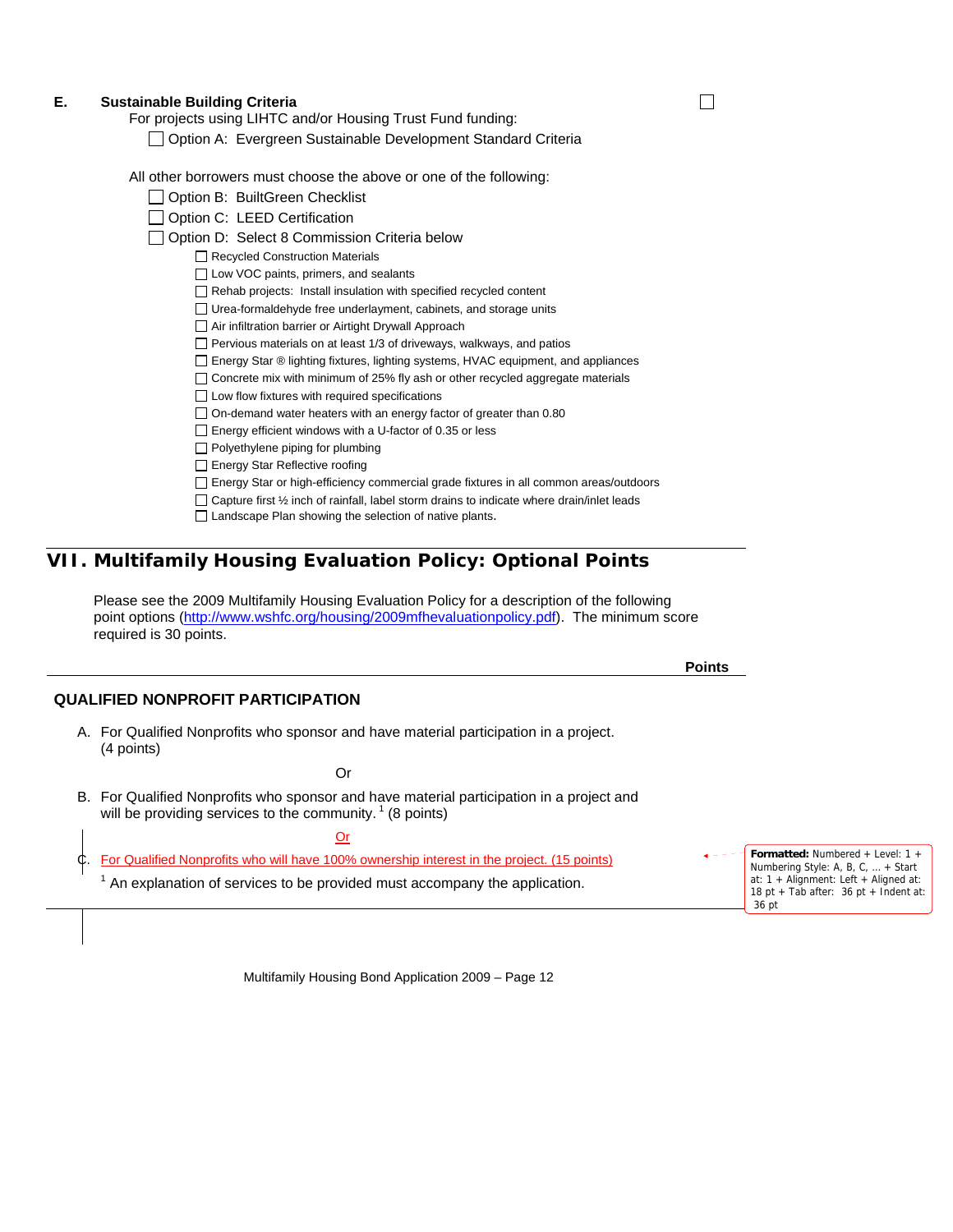### **QUALITY MANAGEMENT PROGRAM**

|      | For applicants who have completed the full examination Washington State Quality Award<br>program, or comparable nationally-recognized program similar or equivalent to the Baldrige |                                                      |
|------|-------------------------------------------------------------------------------------------------------------------------------------------------------------------------------------|------------------------------------------------------|
|      | National Quality Program criteria, within the last three years." (5 points)                                                                                                         |                                                      |
|      | Evidence of WSQA award must be submitted with the application.                                                                                                                      | Formatted: Indent: Left: 36 pt,<br>Space After: 6 pt |
|      |                                                                                                                                                                                     | Deleted: -<br>-Page Break-                           |
| L.   | Taxable Bond Options (0.5 to 15 points)                                                                                                                                             | Formatted: Font: (Default) Arial, 11<br>pt           |
|      | Taxable Bond Amount ______ divided by Tax-Exempt Bond Amount _____ =<br>%                                                                                                           |                                                      |
| H.   | Project-Based Government Rental Subsidies on less than 50% of units (5 points)                                                                                                      |                                                      |
| III. | Extended Regulatory Agreement (Sponsor can select both criteria)                                                                                                                    |                                                      |
|      | □ Projects with an extended Commission Bond Regulatory Agreement of 20<br>years (4 points)                                                                                          |                                                      |
|      | Nonprofit sponsored projects which have restrictive use requirements in<br>excess of 20 years (5 points)                                                                            |                                                      |
| IV.  | Additional Set-Asides (Sponsor can select both criteria)<br>30% of units at 50% AMI Set-Aside (10 points)<br>If selected, please enter 50% AMI rents on page 2.                     |                                                      |
|      | Nonprofit sponsored projects with set aside requirements greater than 30% of<br>the units at 50% AMI (10 points)                                                                    |                                                      |
| V.   | Assisted Living Projects with Residents Receiving Medicaid (10 to 20 points)<br>Total number of units<br>divided by the Number of units receiving Medicaid $\frac{\ }{\ }$ = %      |                                                      |
| VI.  | <b>Serving Large Households</b><br>$\Box$ 10% of units (2.5 points)                                                                                                                 |                                                      |
|      | 20% of units (5 points)                                                                                                                                                             |                                                      |
| VII. | <b>Serving Persons with Disabilities</b>                                                                                                                                            |                                                      |
|      | 10% of units (2.5 points)                                                                                                                                                           |                                                      |
|      | 20% of units (5 points)                                                                                                                                                             |                                                      |
|      |                                                                                                                                                                                     |                                                      |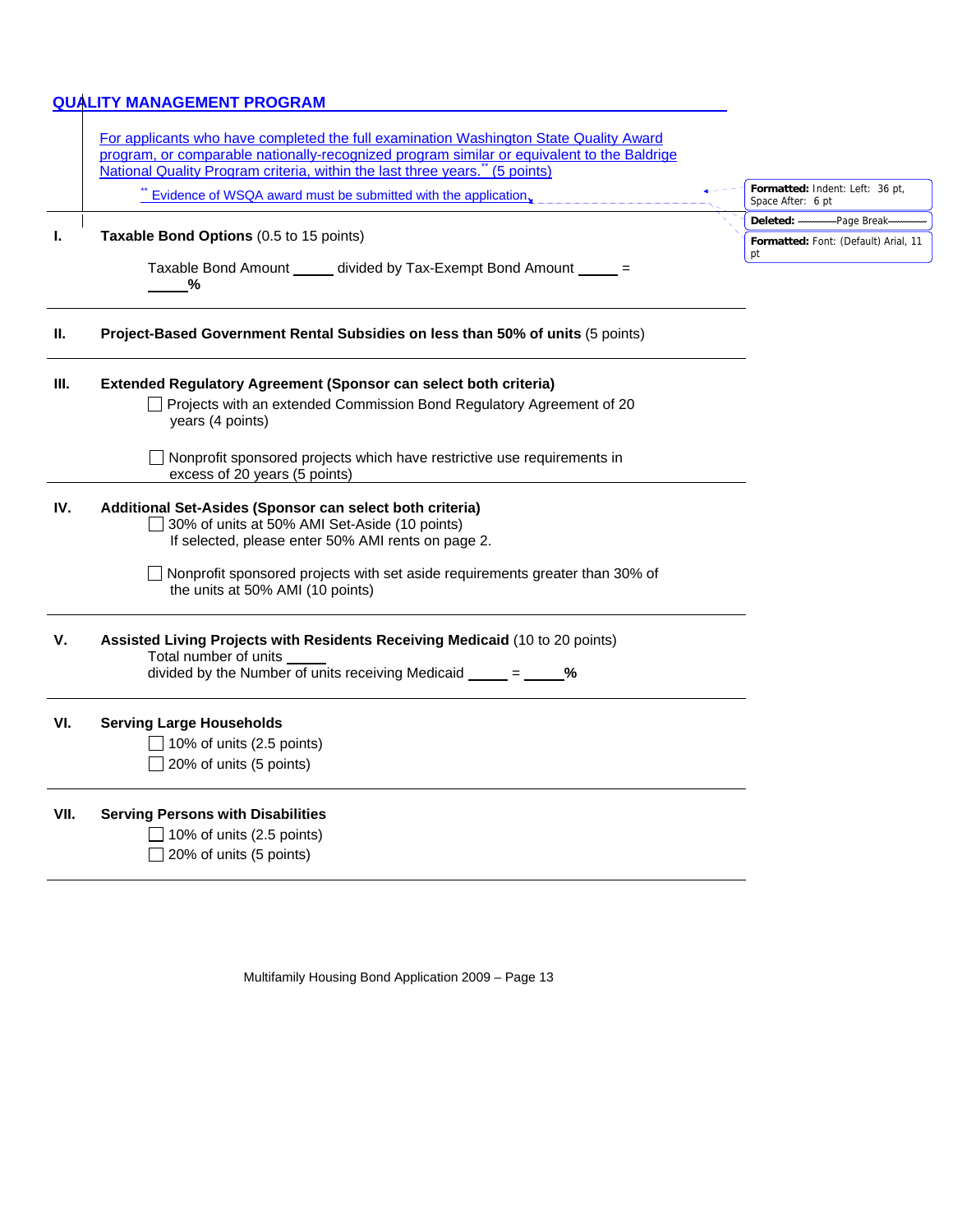#### **VIII. Housing with Services**

#### **Option A: Senior Projects (10 points)**

 $\Box$  Onsite food service via a commercial kitchen, housekeeping and/or linen services

□ Assistance with Activities of Daily Living (ADL)

Please list at least 5 ADL services that will be provided:

### **Option B: General Low-Income Projects (5 points)**

 $\Box$  Provide housing that follows a service enriched model

#### **IX.** Development Amenities (2 points each)

□ 3 sidewalks or pathways linking project to surrounding neighborhood

Onsite community garden for resident use

□ Onsite computer business / learning center with high speed internet access

Onsite playground or senior fitness trail

 $\Box$  Installation of broadband port with free internet access in every unit

 $\Box$  Program that provides access to fresh local food for residents

#### **X. Nonprofit Housing Support\***

The greater of 0.10% donation or \$5,000 (4 points)

The greater of 0.20% donation or  $$10,000$  (8 points)

*\* See Section VIII, projects with on-site kitchens and food service may apply this donation to fund contract(s) with local food producers. A detailed plan approved by the Commission must accompany the application. (To qualify for this use, please contact the Commission.)* 

\* *If a project elects points under Section IX to participate in a program to provide access to fresh local food for residents and/or food banks, the donation may be used to fund this participation. (To qualify for this use, please contact the Commission.)* 

### **XI. Number of Units**

 $\Box$  Less than 50 units (10 points)  $\Box$  50 to 75 units (5 points)

#### **XII. Mixed Use Projects** (10 points)

Commercial square footage divided by total square footage of ground floor  $\frac{\ }{2}$  =  $\frac{\ }{2}$ %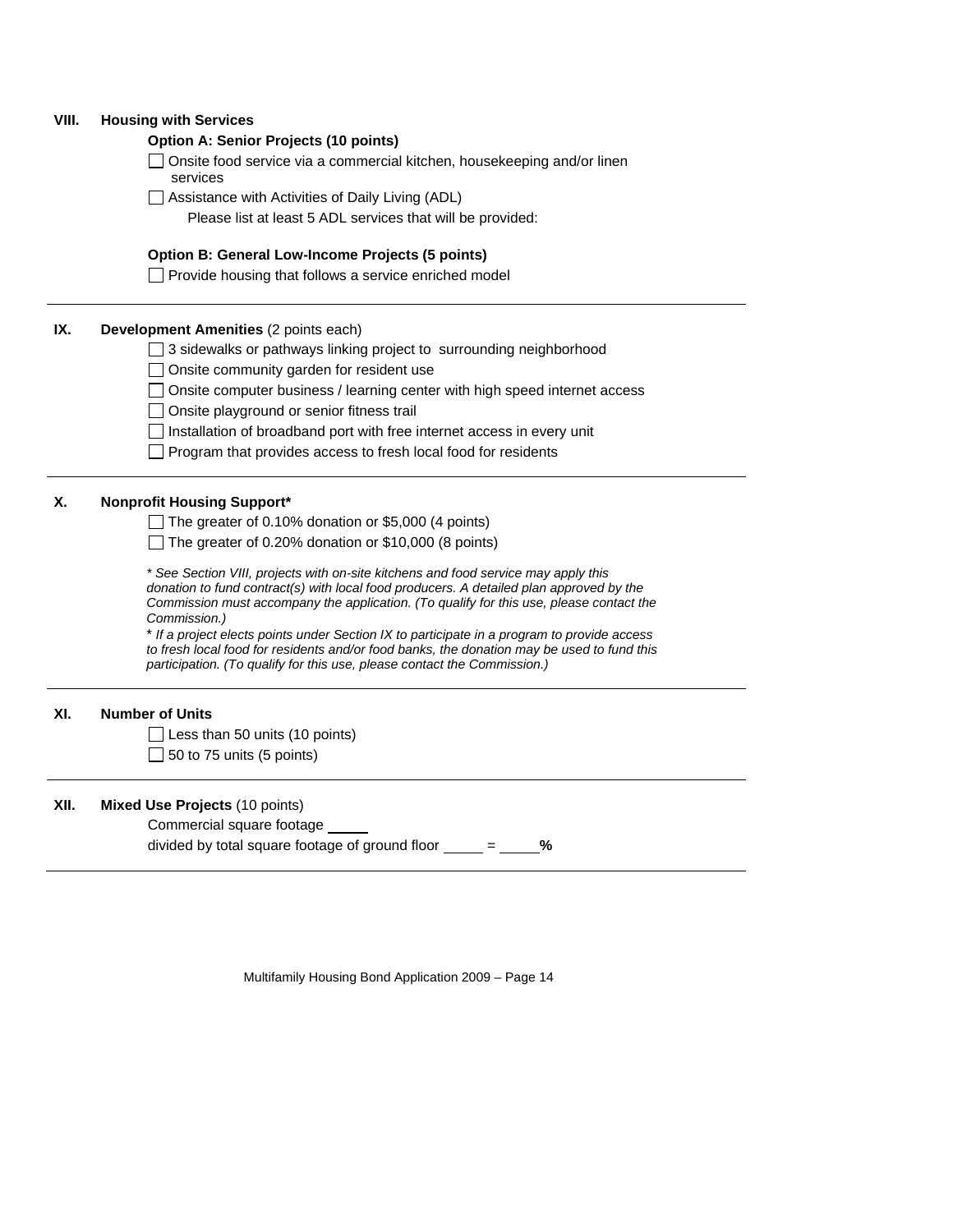| XIII. | <b>Community Amenities*</b> (2 points each)                                                                |
|-------|------------------------------------------------------------------------------------------------------------|
|       | A park or public recreational facility                                                                     |
|       | A public library or community center / senior center                                                       |
|       | A grocery store that provides fresh produce and meat                                                       |
|       | A public (K-12) school or licensed daycare                                                                 |
|       | An urgent care or emergency medical facility                                                               |
|       | Three existing sidewalks/pathways that link the residential development to the<br>surrounding neighborhood |
|       | * A map must be provided indicating that the amenity is within 1/2 mile walking<br>distance.               |
| XIV.  | <b>Transportation Choices</b>                                                                              |
|       | Within $\frac{1}{2}$ mile walking distance of 1 public transit line (2 points)                             |
|       | Within $\frac{1}{2}$ mile walking distance of 2 or more public transit lines (4 points)                    |
|       |                                                                                                            |
| XV.   | <b>Site Location</b>                                                                                       |
|       | Greyfield (15 points)                                                                                      |
|       | Brownfield (20 points)                                                                                     |
|       | Adaptive Reuse Site (15 points)                                                                            |
| XVI.  | <b>Sustainable Building Options</b>                                                                        |
|       | Photovoltaic Panels (10 points)                                                                            |
|       | Photovoltaic Ready (3 points)                                                                              |
|       | Water Conservation (2 points)                                                                              |
|       | Water-Permeable Walkways (2 points)                                                                        |
|       | Water-Permeable Parking Areas (2 points)                                                                   |
|       | Green Vegetated Roof (4 points)                                                                            |

# **Total Points** (minimum of 30)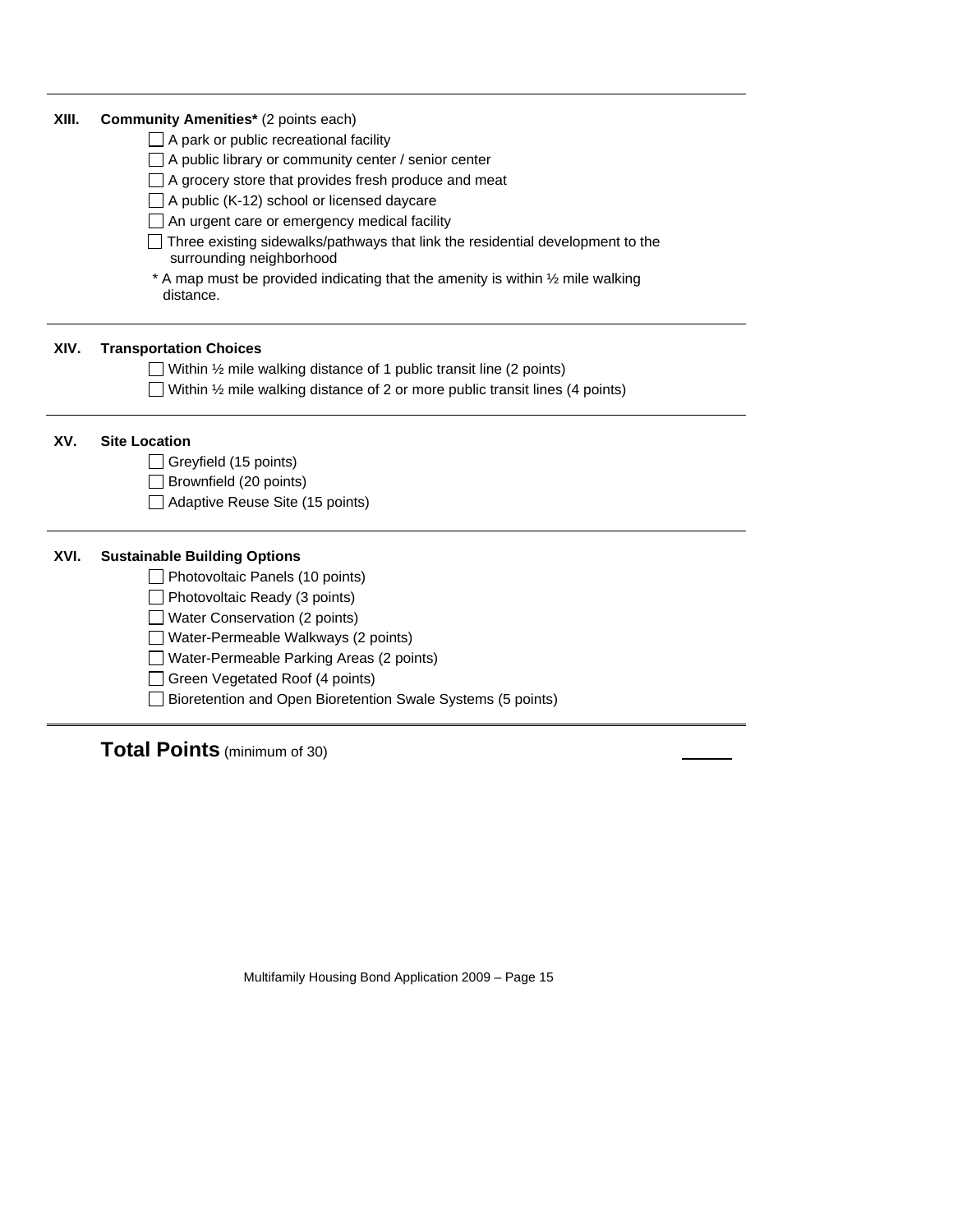## **VIII. Multifamily Housing Evaluation Policy Attachments**

In order to qualify for the Priority Categories or the Optional Points selected in Sections VI and VII above, the following documentation must be provided with the application:

### **Priority Categories**

| A. Government Rental Subsidies<br>Please provide evidence of a rental subsidy contract or the one that will<br>be in place with the number of units and the expiration date clearly<br>highlighted.<br>USDA Rural Development Projects: A letter from RD indicating that a<br>٠<br>complete application for each of the properties has been submitted to<br>RD. |  |
|-----------------------------------------------------------------------------------------------------------------------------------------------------------------------------------------------------------------------------------------------------------------------------------------------------------------------------------------------------------------|--|
| <b>B.</b> Leveraging                                                                                                                                                                                                                                                                                                                                            |  |
| Government grants, government guaranteed loans or loan assistance<br>A copy of the agreement with the funding source detailing the<br>amount and contract conditions, including provisions for monitoring<br>compliance, if applicable.                                                                                                                         |  |
| Contribution of land by government entity                                                                                                                                                                                                                                                                                                                       |  |
| A copy of a current appraisal to establish the value of the<br>contributed land                                                                                                                                                                                                                                                                                 |  |
| A legal description of the land being contributed<br>٠                                                                                                                                                                                                                                                                                                          |  |
| If the land is being contributed on a minimal lease basis, provide<br>٠<br>the terms of the lease and document the value of the lease over<br>market rates                                                                                                                                                                                                      |  |
| Philanthropic assistance equal to at least 5% of project costs                                                                                                                                                                                                                                                                                                  |  |
| A copy of the agreement with the funding source detailing the<br>amount and contract conditions, including provisions for monitoring<br>compliance, if applicable.                                                                                                                                                                                              |  |
| <b>Tax Credits</b>                                                                                                                                                                                                                                                                                                                                              |  |
| Low Income Housing Tax Credits: Complete the Tax Credit<br>section of the Project Timeline in Section V of the application.                                                                                                                                                                                                                                     |  |
| New Market Tax Credits: A description of the relationship of the<br>٠<br>housing to the property receiving the New Market Tax Credits                                                                                                                                                                                                                           |  |
| Historic Tax Credits: Description of the Historic Tax Credit<br>٠<br>partnership and status.                                                                                                                                                                                                                                                                    |  |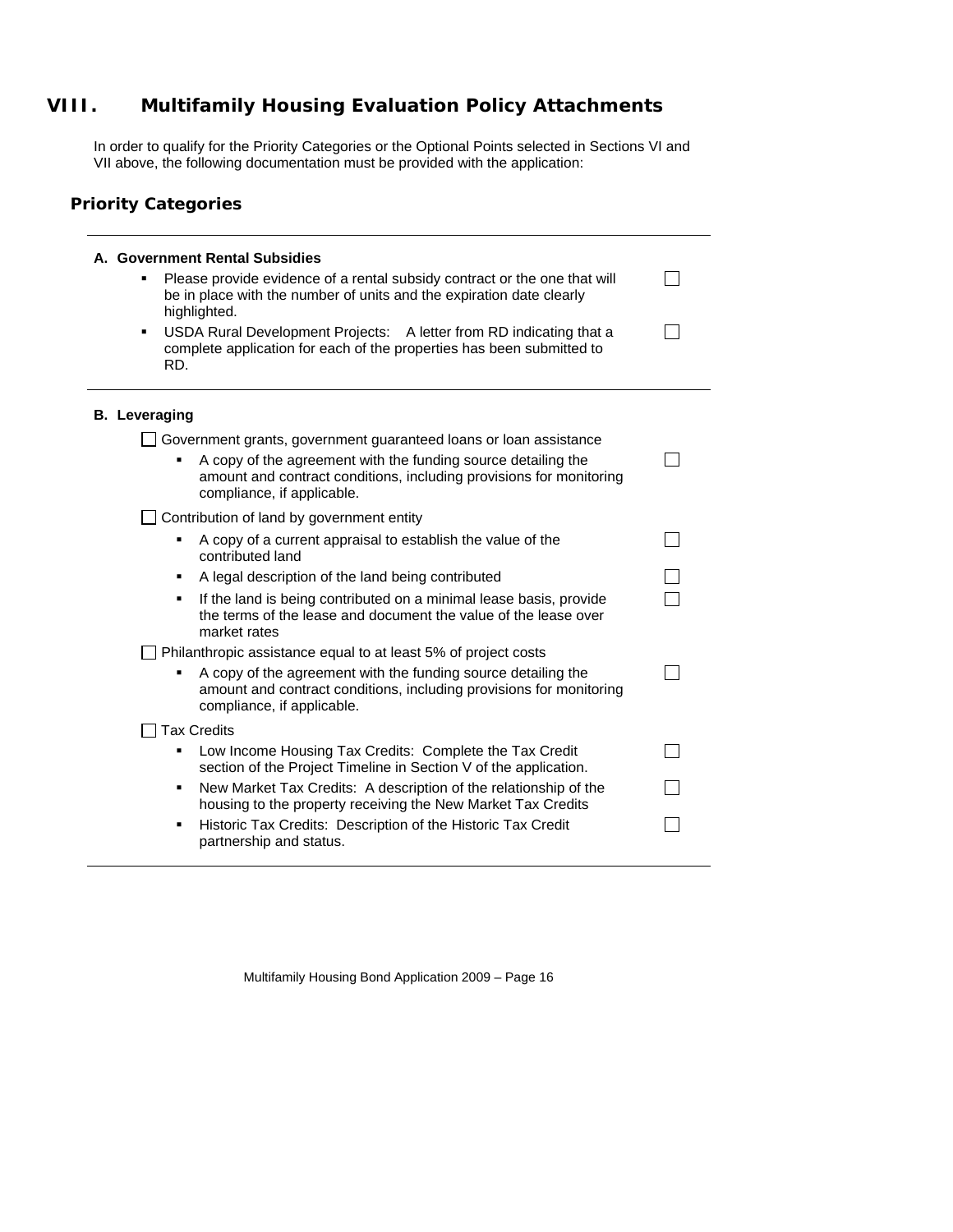### **C. Targeted Area**

| Replacement of low-income housing lost to redevelopment<br>Documentation of the governmental entity's request<br>Written explanation of the units to be lost<br>Vacancy rate of less than 5% in subsidized housing units in project's market<br>area |  |
|------------------------------------------------------------------------------------------------------------------------------------------------------------------------------------------------------------------------------------------------------|--|
| Description of the market area<br>٠<br>A list of the properties with subsidized units detailing the type of subsidy<br>٠<br>and the vacancy rate for each property                                                                                   |  |
| If there are no subsidized units in the market area, a market study must be<br>٠<br>submitted.                                                                                                                                                       |  |
| Difficult Development Area (DDA) or Qualified Census Tract (QCT)                                                                                                                                                                                     |  |
| Documentation indicating that the project lies within a current DDA or QCT                                                                                                                                                                           |  |
| RCW 84.14 – New and Rehabilitated Unit Dwelling in Urban Centers                                                                                                                                                                                     |  |
| Documentation of the project's location in the specified area                                                                                                                                                                                        |  |
| <b>Planned Action Area</b>                                                                                                                                                                                                                           |  |
| Documentation of the project's location in the specified area                                                                                                                                                                                        |  |
| Area targeted for housing by jurisdiction's Comprehensive Plan and in City<br>Council policies                                                                                                                                                       |  |
| Documentation of the project's location in the targeted area including<br>copies of the relevant sections of the Comprehensive Plan and City<br><b>Council Policies</b>                                                                              |  |
| Area in a master plan or sub-area plan in which the jurisdiction is a participant                                                                                                                                                                    |  |
| Documentation of the project's location in the specified area                                                                                                                                                                                        |  |
| A Main Street Approach ™ area                                                                                                                                                                                                                        |  |
| Documentation of the project's location in the specified area                                                                                                                                                                                        |  |
| Part of a Community Revitalization Plan                                                                                                                                                                                                              |  |
| Documentation of the project's location in the specified area including<br>copies of the relevant sections of the Revitalization Plan                                                                                                                |  |
| D. Sustainable Building Criteria                                                                                                                                                                                                                     |  |
| Evergreen Sustainable Development Standard Criteria                                                                                                                                                                                                  |  |
| Evergreen Sustainable Development Standard Checklist & Certification                                                                                                                                                                                 |  |
| Built Green™                                                                                                                                                                                                                                         |  |
| Built Green™ checklist                                                                                                                                                                                                                               |  |
| LEED (Leadership in Energy and Environmental Design)                                                                                                                                                                                                 |  |
| Proof of project registration with an affiliate of the USGBC                                                                                                                                                                                         |  |
| Commission Criteria (8 of the sixteen criteria)                                                                                                                                                                                                      |  |
| A certification from the project architect of record or general contractor,<br>stating that the chosen criteria will be included in the plans and specs.                                                                                             |  |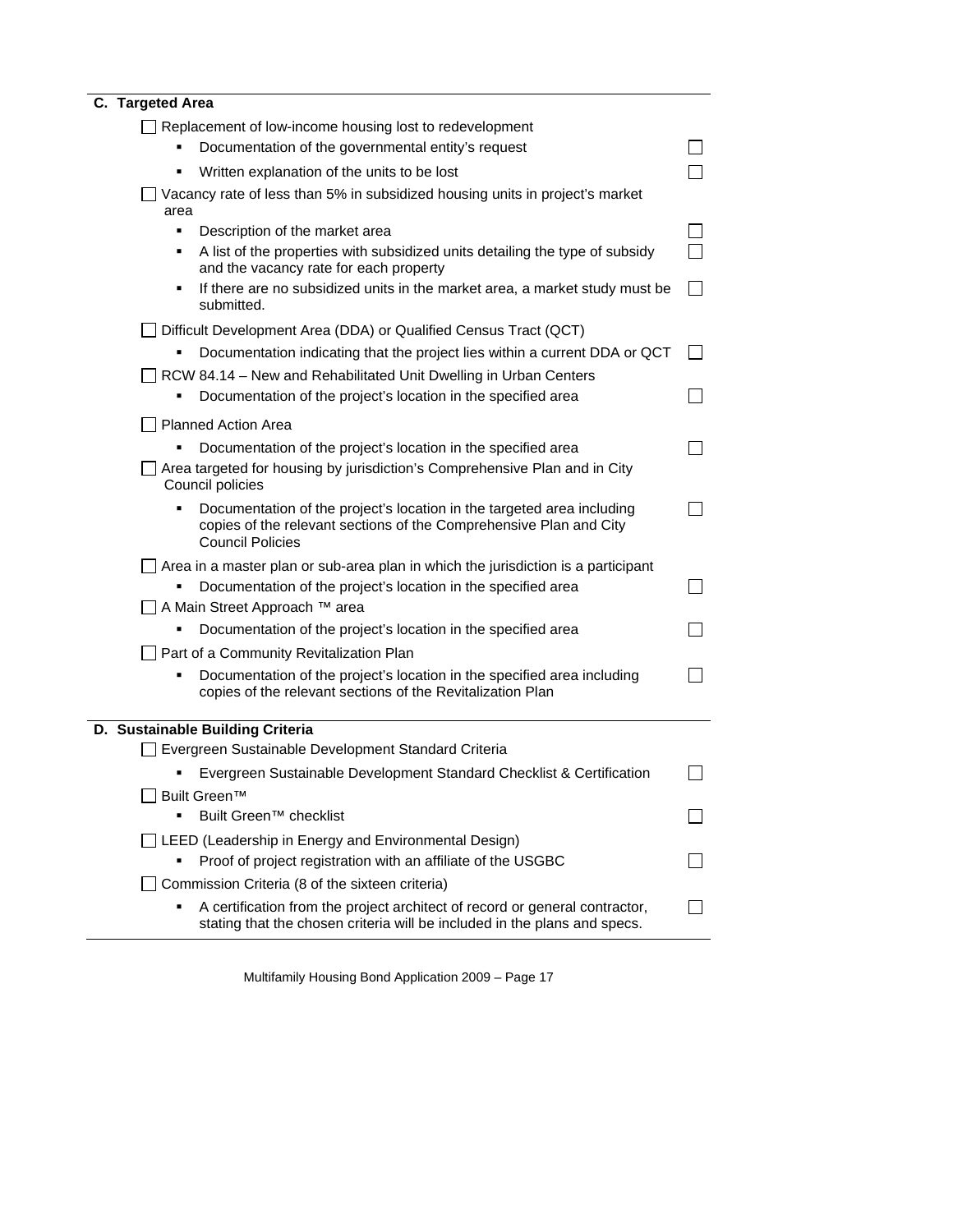## **Qualified Nonprofit Participation**

Sponsors must provide the following in order to receive points under the Qualified Nonprofit Participation criteria.

|           | A copy of the Nonprofit Organization's IRS determination letter;                                                                                                                                                                                                                                                                                                                                            |  |
|-----------|-------------------------------------------------------------------------------------------------------------------------------------------------------------------------------------------------------------------------------------------------------------------------------------------------------------------------------------------------------------------------------------------------------------|--|
| ٠         | A complete copy of the Nonprofit Organization's articles of incorporation as<br>filed with the Secretary of State. (For a Qualified Nonprofit Organization, the<br>articles of incorporation must have as one of its exempt purposes the<br>"fostering" of low-income housing".);                                                                                                                           |  |
| $\bullet$ | Complete copies of the bylaws and other governing instruments of the<br>Nonprofit Organization;                                                                                                                                                                                                                                                                                                             |  |
| ٠         | Evidence that the Nonprofit Organization has an ownership interest in the<br>project, and that the Nonprofit Organization will materially participate in the<br>development and operation of the project throughout the project compliance<br>period;                                                                                                                                                       |  |
|           | A certification by the Nonprofit Organization that it is not Affiliated With, or<br>Controlled By, a for-profit organization, entity, or individual;                                                                                                                                                                                                                                                        |  |
| $\bullet$ | A list of names of all board members and officers of the Nonprofit<br>Organization and any affiliation (plus the nature of the affiliation) such board<br>member or officer has with any for-profit entities or individuals;                                                                                                                                                                                |  |
|           | In addition, projects that are owned by a partnership or limited liability company will qualify for<br>these Credit Set-Asides only if the following additional requirements are satisfied:                                                                                                                                                                                                                 |  |
| $\bullet$ | For a partnership, all general partners must be Qualified Nonprofit<br>Organizations or Nonprofit Organizations, respectively, depending upon the<br>Credit Set-Aside selected;                                                                                                                                                                                                                             |  |
| ٠         | For a limited liability company, all members (other than the<br>investor/member) and managers must be Qualified Nonprofit Organizations<br>or Nonprofit Organizations, depending upon the Credit Set Aside selected.<br>Further, the investor/member must not actively participate in the day-to-day<br>management of the Company; and                                                                      |  |
| $\bullet$ | The partnership agreement or limited liability company agreement must<br>specifically evidence that the Nonprofit Organization will materially<br>participate in the project's development and operation and is not merely a<br>nominee. Furthermore, all partners, managers and members will be required<br>to give the sworn statement concerning control and affiliation described in<br>item (5) above. |  |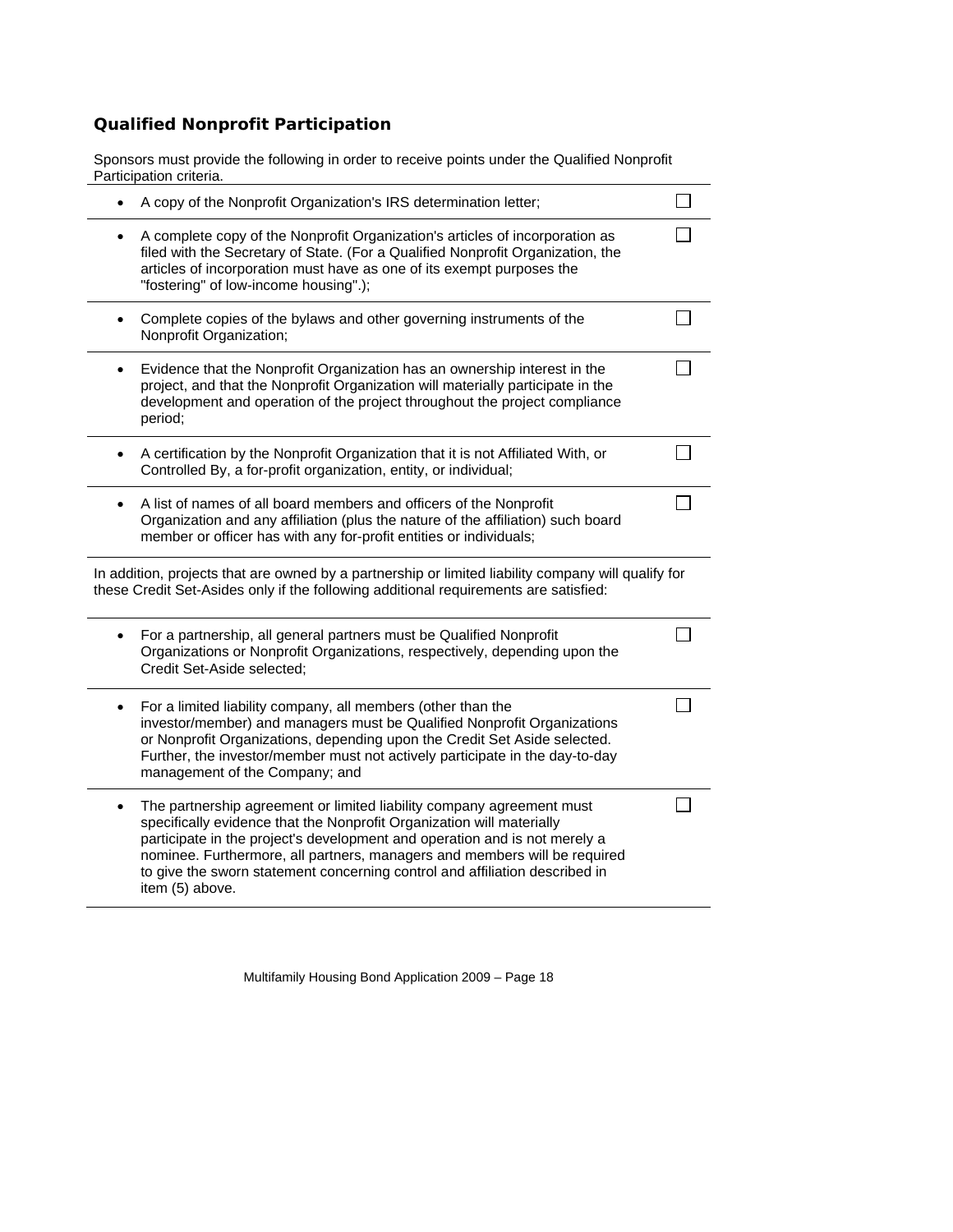# **Optional Points**

| L.    | <b>Taxable Bonds:</b> No documentation required                                                                                                                                                                |  |  |
|-------|----------------------------------------------------------------------------------------------------------------------------------------------------------------------------------------------------------------|--|--|
| Ш.    | Government Rental Subsidies on less than 50% of units                                                                                                                                                          |  |  |
|       | A copy of the Rental Subsidy Contract with the number of units and the<br>expiration date clearly highlighted                                                                                                  |  |  |
|       | Timeline for transfer is included in the Application Timeline (Section V).<br>٠                                                                                                                                |  |  |
|       | USDA Rural Development Projects: A letter from a USDA RD Multifamily<br>٠<br>Housing Loan Specialist acknowledging that RD is aware of the project and its<br>timing.                                          |  |  |
| III.  | <b>Extended Regulatory Agreement: No documentation required</b>                                                                                                                                                |  |  |
| IV.   | <b>Additional Set-Asides</b>                                                                                                                                                                                   |  |  |
|       | Enter 50% AMI rents on page 2 of Application                                                                                                                                                                   |  |  |
| V.    | <b>Assisted Living Projects with Medicaid</b>                                                                                                                                                                  |  |  |
|       | If an acquisition project, attach a statement from the seller indicating the<br>number of Medicaid recipients currently living in the property.                                                                |  |  |
| VI.   | Large Household Set-aside: No documentation required                                                                                                                                                           |  |  |
| VII.  | <b>Persons with Disabilities Set-aside</b>                                                                                                                                                                     |  |  |
|       | Demonstration that the project has identified and will provide (either directly or<br>indirectly through another appropriate entity) appropriate support and social<br>services for persons with disabilities. |  |  |
|       | Executed referral agreement with a federal, state, or local government or with<br>٠<br>a nonprofit agency that provides services to the disabled population(s) in-<br>house                                    |  |  |
| VIII. | <b>Housing with Services</b>                                                                                                                                                                                   |  |  |
|       | Description of the scope of services, type of staff providing the assistance,<br>and the percentage of residents able to use the services                                                                      |  |  |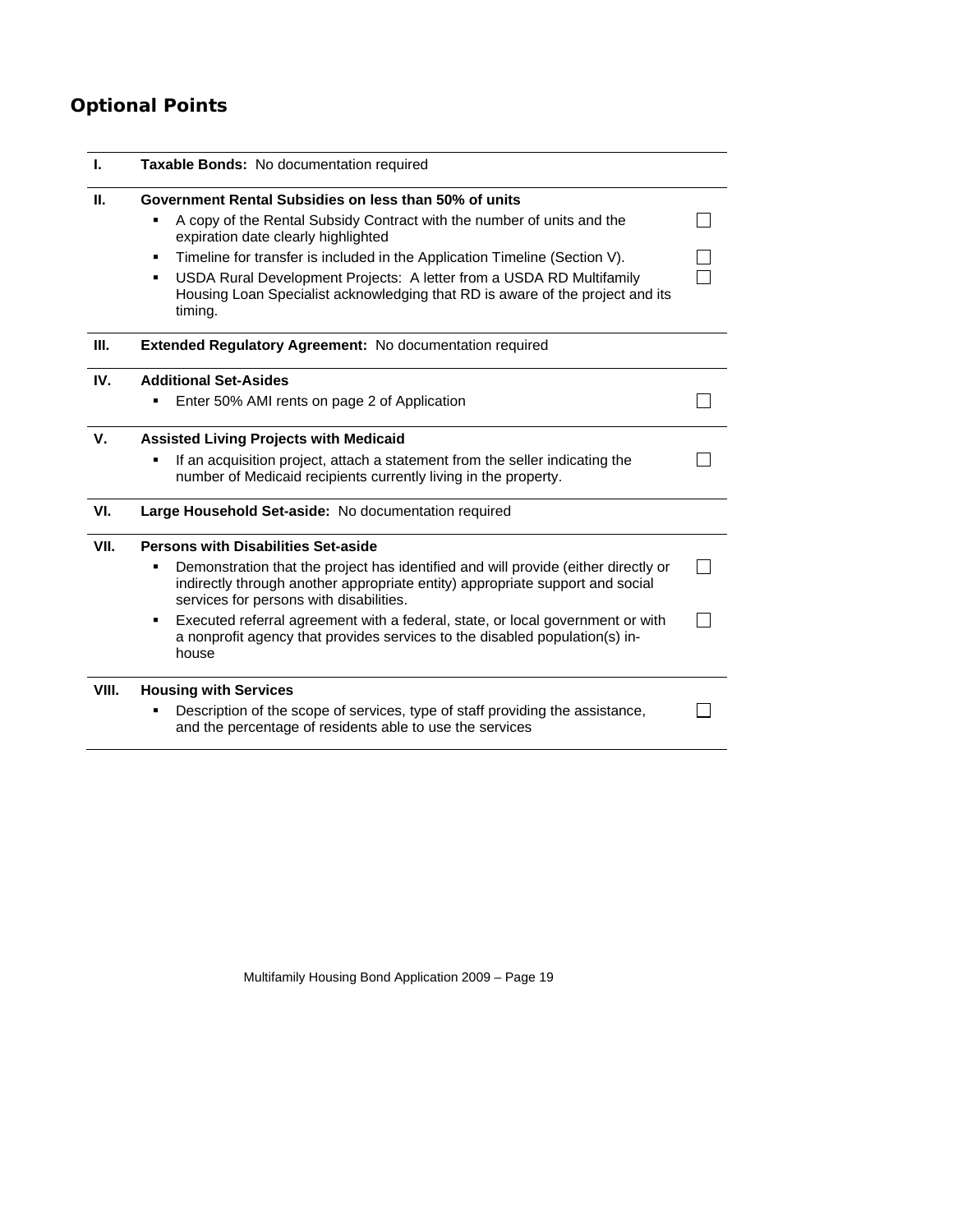| IX.   | <b>Development Amenities</b>                                                                                                                                                                                              |  |
|-------|---------------------------------------------------------------------------------------------------------------------------------------------------------------------------------------------------------------------------|--|
|       | Provide a site plan or floor plan indicating the location of each amenity<br>$\blacksquare$<br>selected.                                                                                                                  |  |
|       | Onsite computer business/learning center: Submit plans indicating site<br>٠<br>locations, number of computers, and access to printer(s).                                                                                  |  |
|       | Installation of broadband: Provide a certification from the project architect that<br>٠<br>broadband ports will be installed in each unit or the availability of wi-fi and<br>indicate the number of community computers. |  |
|       | Onsite community gardens: Provide proof of contact/partnership with a local<br>٠<br>community garden association.                                                                                                         |  |
|       | Local food access: Provide proof of contact/partnership with a nonprofit whose<br>٠<br>mission includes support of local food networks.                                                                                   |  |
| X.    | <b>Nonprofit Housing Support</b>                                                                                                                                                                                          |  |
|       | Identify the recipient, if known, of the donation as "Other" on page 8.                                                                                                                                                   |  |
| XI.   | <b>Number of Units:</b> No documentation required.                                                                                                                                                                        |  |
| XII.  | Mixed-Use projects                                                                                                                                                                                                        |  |
|       | A letter from the project architect certifying the total square footage of each<br>type of use within the building or the site.                                                                                           |  |
| XIII. | <b>Community Amenities</b>                                                                                                                                                                                                |  |
|       | A list including the name and address of each amenity selected                                                                                                                                                            |  |
|       | $\blacksquare$<br>A context map indicating the location of each amenity                                                                                                                                                   |  |
| XIV.  | <b>Transportation Choices</b>                                                                                                                                                                                             |  |
|       | A map demonstrating the location of the project in relationship to the transit<br>service including the name of the transit provider and the route numbers with<br>schedules.                                             |  |
| XV.   | <b>Site Location</b>                                                                                                                                                                                                      |  |
|       | $\Box$ Greyfield                                                                                                                                                                                                          |  |
|       | Description of the current land use and the recent history of the property<br>٠                                                                                                                                           |  |
|       | <b>Brownfield</b>                                                                                                                                                                                                         |  |
|       | <b>Phase II Environmental Site Assessment</b><br>٠                                                                                                                                                                        |  |
|       | A remediation plan including the timeline to begin construction<br>٠                                                                                                                                                      |  |
|       | Adaptive Reuse Site<br>A letter from the project architect describing the reuse of the structure<br>٠                                                                                                                     |  |
|       |                                                                                                                                                                                                                           |  |
| XVI.  | <b>Sustainable Building Options</b><br>Certification from the project architect of record or general contractor stating<br>that the criteria chosen in Section VII, Item XVI will be included in the project.             |  |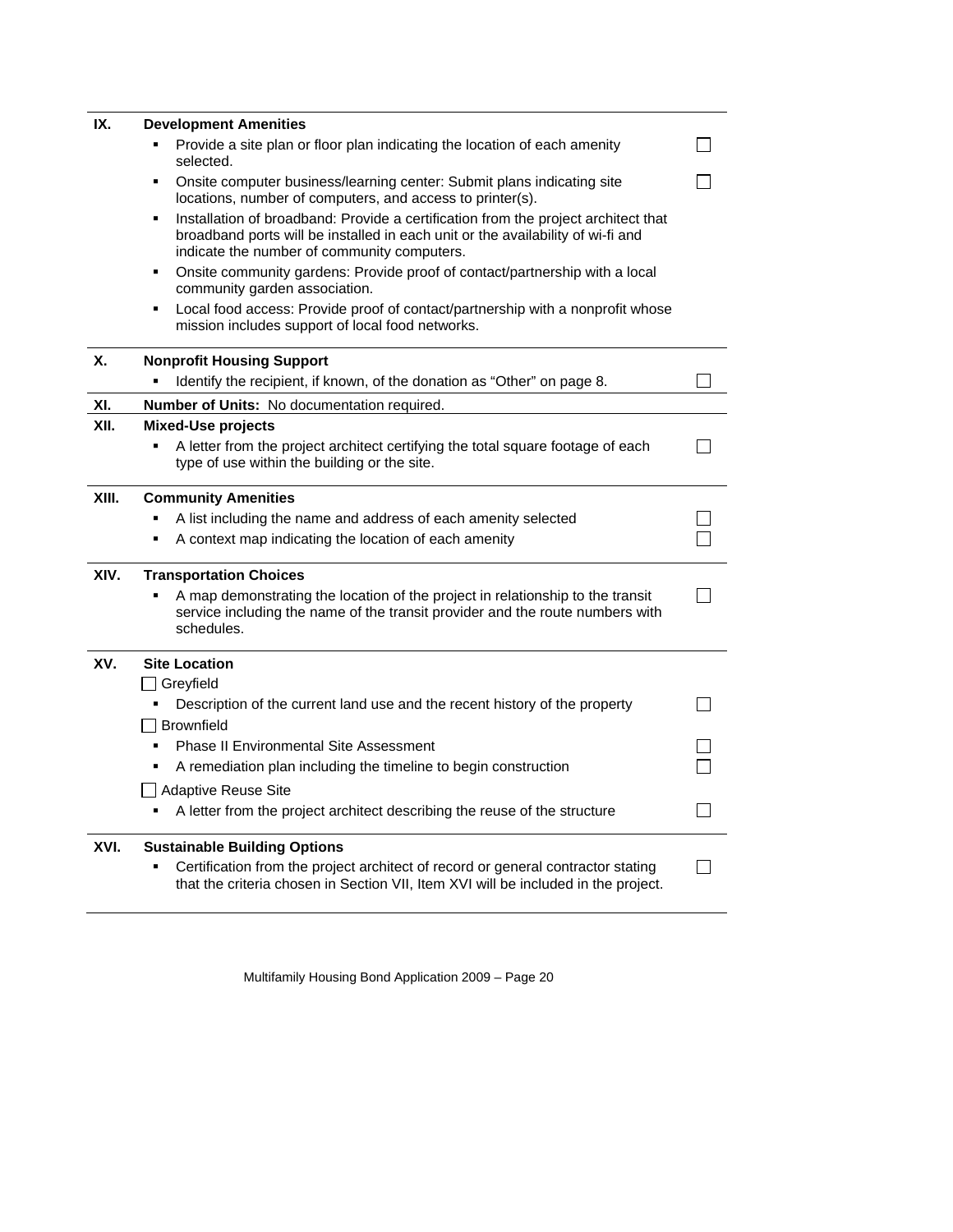# **IX. Required Attachments Checklist**

| A. Relocation Plan<br>Rehabilitation projects are required to include a relocation plan approved by the<br>appropriate government authority, if applicable, unless there are no residents<br>covered by the Landlord / Tenant Act, RCW 59.18.010 et seq., living in the<br>project when the application is made.                                                                                                                                                                                                                                                                       |  |
|----------------------------------------------------------------------------------------------------------------------------------------------------------------------------------------------------------------------------------------------------------------------------------------------------------------------------------------------------------------------------------------------------------------------------------------------------------------------------------------------------------------------------------------------------------------------------------------|--|
| <b>B. Notification of Public Housing Authority</b><br>A copy of a letter notifying the appropriate public housing authority (PHA), or<br>other such authorized agency, that the Project Sponsor will notify the PHA of<br>the availability of low-income units at least 60 days prior to the initial rent-up of<br>the project, and ongoing notification of low-income unit vacancies as they occur.                                                                                                                                                                                   |  |
| C. Affirmative Marketing Plan<br>The plan should detail the Project Sponsor's marketing activity to all<br>communities in the area, including typically excluded groups, such as<br>communities of color and special needs populations. This plan should include<br>racial or ethnic organizations and referral agencies contacted, advertising in<br>publications targeting specific racial or ethnic groups, if applicable, and other<br>similar strategies. If the project is currently occupied, the plan must outline the<br>demographics of the current population being served. |  |
| D. Executive Summary of Environmental Site Assessment                                                                                                                                                                                                                                                                                                                                                                                                                                                                                                                                  |  |
| E. Zoning and Local Approvals<br>Evidence that the project, as proposed, is zoned for the intended use, and has<br>obtained all applicable local land use approvals that are subject to the discretion<br>of a public body.                                                                                                                                                                                                                                                                                                                                                            |  |
| <b>F.</b> Permanent Lender<br>1. A copy of the Permanent Lender's signed term sheet accepted by the<br>borrower.<br>2. Proof of Appraisal deposit                                                                                                                                                                                                                                                                                                                                                                                                                                      |  |
| <b>G. Construction Lender</b>                                                                                                                                                                                                                                                                                                                                                                                                                                                                                                                                                          |  |
| 1. A copy of the Construction Lender's signed term sheet accepted by the<br>borrower.<br>2. Proof of Appraisal deposit                                                                                                                                                                                                                                                                                                                                                                                                                                                                 |  |